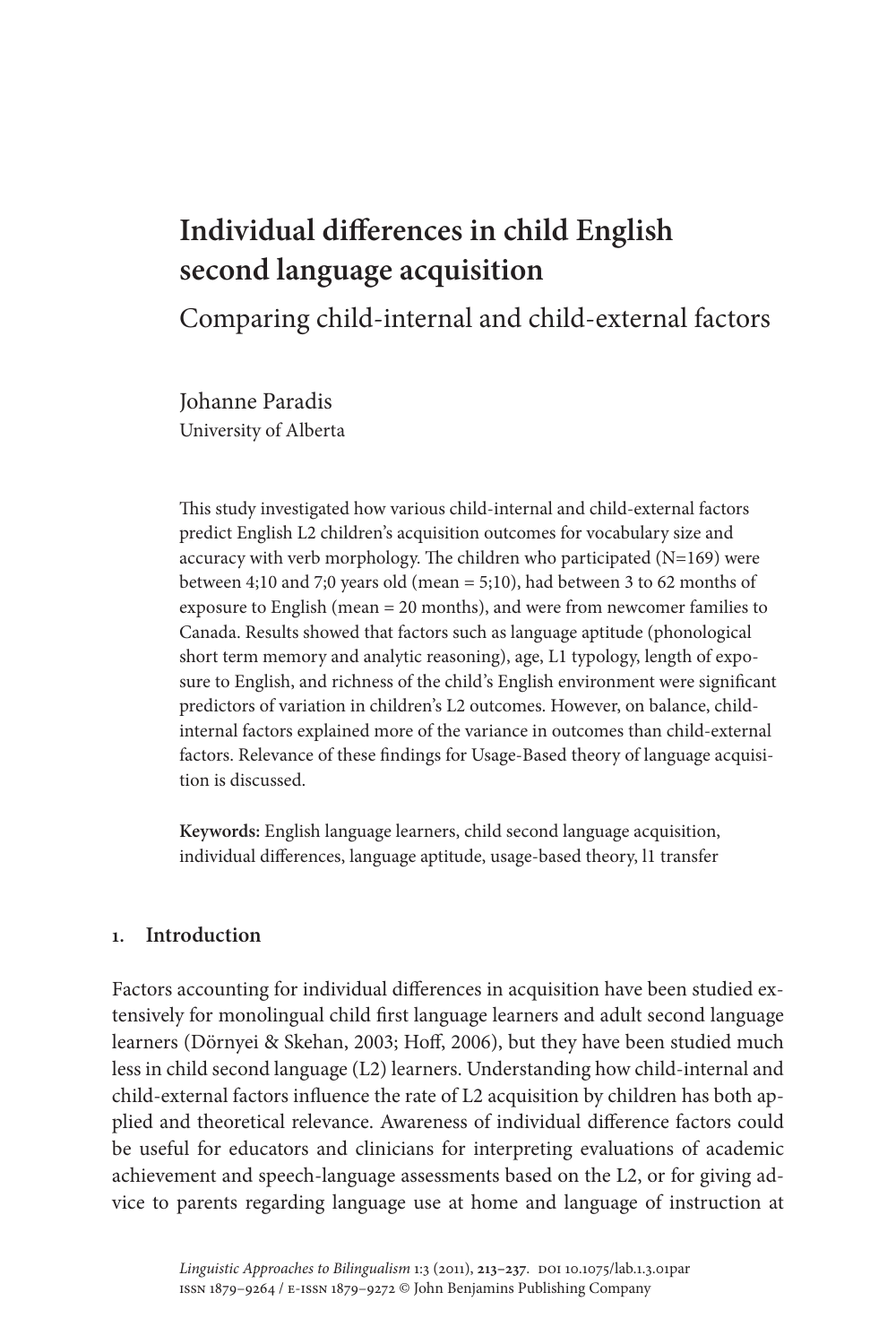school (Paradis, Genesee & Crago, 2010). In addition, the relative weight of internal versus external factors in predicting acquisition rates is pertinent to constructivist or emergentist approaches to language acquisition, Usage-Based (UB) theory in particular. This is because such approaches strongly emphasize the role of input properties, i.e., external factors, as determinants of the language acquisition process (Bybee, 2001, 2008; Ellis, 2002, 2008; Tomasello, 2003). Therefore, such approaches predict that variations in child-external factors would play a prominent role in explaining individual differences. The present study investigated how child-internal and child-external factors predict English L2 children's acquisition outcomes for vocabulary size and accuracy with verb morphology. This study included a larger number of individual difference factors than most previous studies to date on child L2 learners, and in so doing, the relative impact of each factor, as well as internal factors and external factors as sub-groups, could be examined.

#### **1.1** Child-internal factors

Factors influencing language acquisition rates that vary among individuals can be categorized as internal or external to the learner. Child-internal factors include the following: language aptitude, transfer of morphosyntactic features/constructions from L1 to L2, and cognitive maturity as represented by chronological age. Prior research indicates that each of these factors could potentially influence children's L2 acquisition rates.

Language aptitude is considered to be a kind of intelligence that is inherent to the individual, and measures of language aptitude are related, but not identical to, general intelligence as measured in the form of IQ (Dörnyei & Skehan, 2003; Sawyer & Ranta, 2002). Language aptitude is thought to consist of various components, including verbal memory skills and analytic reasoning or pattern recognition skills, and it is the most consistent predictor of success in adult L2 acquisition, next to motivation (Dörnyei & Skehan, 2003; Sawyer & Ranta, 2002). The few studies that have examined memory and analytic components of language aptitude in L2 children point to the possibility that these internal learning mechanisms are also predictive of L2 outcomes in this population (Genesee & Hamayan, 1980; Harley & Hart, 1997; Masoura & S. Gathercole, 1999; Ranta, 2002). This previous research has focused on older children and adolescents (except Genesee & Hamayan, 1980), and children acquiring a L2 as a foreign language or through immersion schooling; therefore, it would be informative to know if similar results are found for younger children who are minority L1/majority L2 learners.

Research on a variety of structures such as, object scrambling, definite/indefinite articles, auxiliary verbs, and clitic pronouns, has found evidence for the presence of L1 transfer in child L2 acquisition, either in terms of structural patterns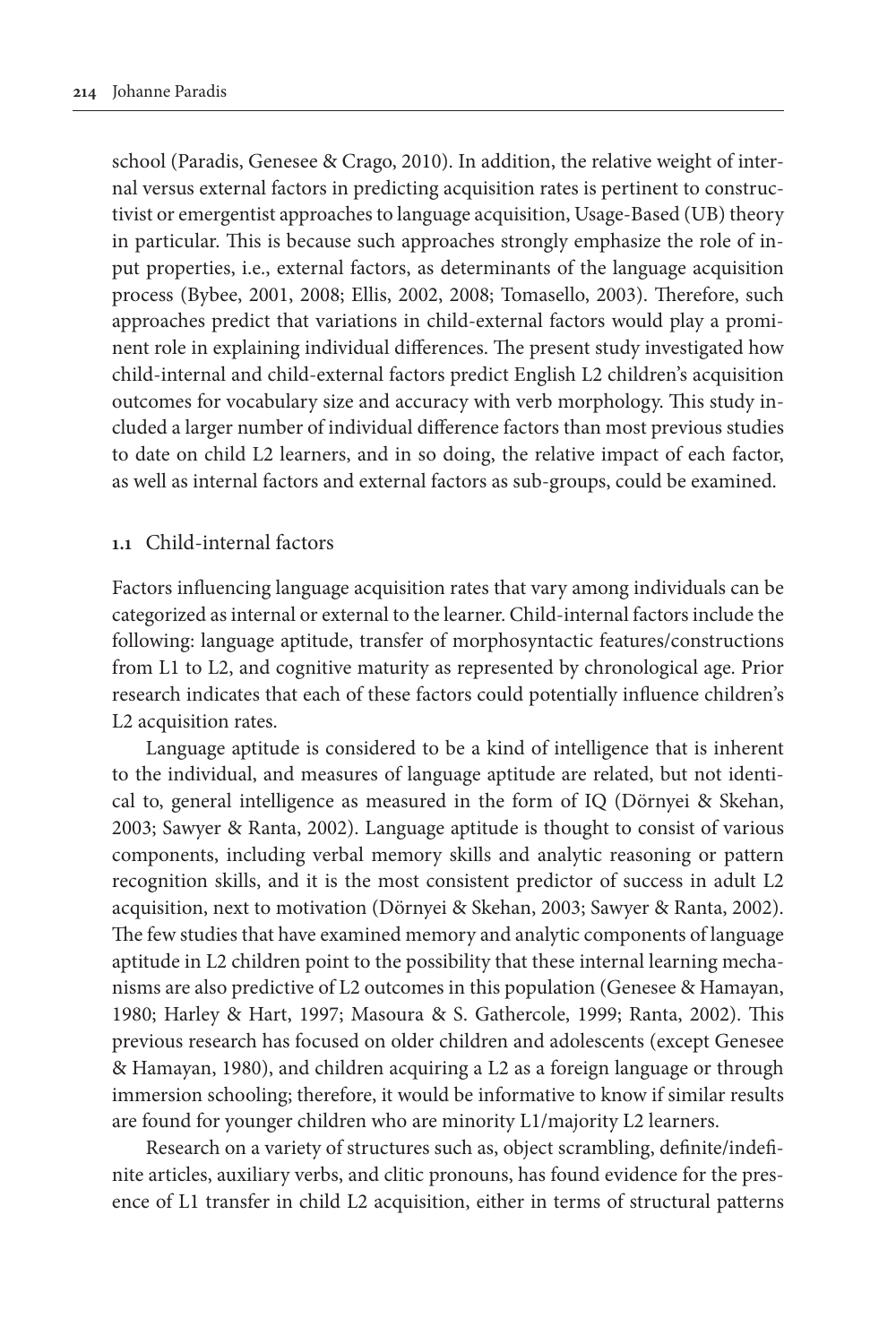being carried over, or in terms of positive influence on the rates of acquisition when the L1 and L2 share similar grammatical features (Chondrogianni, 2008; Unsworth, 2005; Zdorenko, 2010; Zdorenko & Paradis, 2008; 2011). With respect to verb morphology in particular, Paradis (2005) and Paradis, Rice, Crago & Marquis (2008) found that at the early stages of English L2 acquisition, children's L1 background had little systematic impact on acquisition rates. However, in a longitudinal study with the same English L2 children, Blom, Paradis & Sorenson Duncan (2010; under review) found that whether a child's L1 was a richly inflecting or an isolating language was a significant predictor of how rapidly children acquired English verb inflection over a two-year period. Thus, in the present study, verb morphological characteristics of children's L1s were considered to be a potential source of individual differences. In addition, one pertinent aspect of the above research is that L1 transfer was not examined as an individual difference factor per se (except see Blom et al., 2010; under review); therefore, examining L1 transfer among other potential sources of individual differences would shed light on how prominent a role it plays in determining the rate of children's L2 acquisition.

Differential long-term outcomes for L2 learners with variations in age of acquisition within childhood have been well documented (Hyltenstam & Abrahamsson, 2003). But, what concerned this study was whether there are short-term age effects, or individual differences in children's developmental rates due to variations in age of L2 onset. A middle-childhood L2 onset has been found to be advantageous over an earlier onset for academic English skills, including vocabulary building (Collier, 1987; Roessingh, Kover & Watt, 2005). Golberg, Paradis & Crago (2008) found that children who began to learn English as a L2 older than 5;0 accumulated vocabulary faster in English than children who began to learn English younger than 5;0. In contrast, there is less evidence that older age of onset is advantageous for morphological acquisition. Meisel (2009) argued that early child L2 learners of French struggle with grammatical gender and produce errors unattested in monolingual or bilingual L1 acquisition of French; therefore, he proposed that the language acquisition mechanisms for morphology might begin to diminish as early as age 4;0, making a younger age of acquisition onset more advantageous. However, rate of acquisition was not specifically examined in Meisel's (2009) study. Jia & Fuse (2007) reported steeper growth curves at the initial stages for older L2 learners than for younger learners in their accuracy with English grammatical morphemes, but younger learners were more likely to achieve mastery of the morphemes over a five-year period. Because the older learners in this study were adolescents, it is unknown if this pattern would hold for older versus younger learners who were all children. One aim of this study was to examine the impact of differential age of onset on both morphosyntactic and lexical acquisition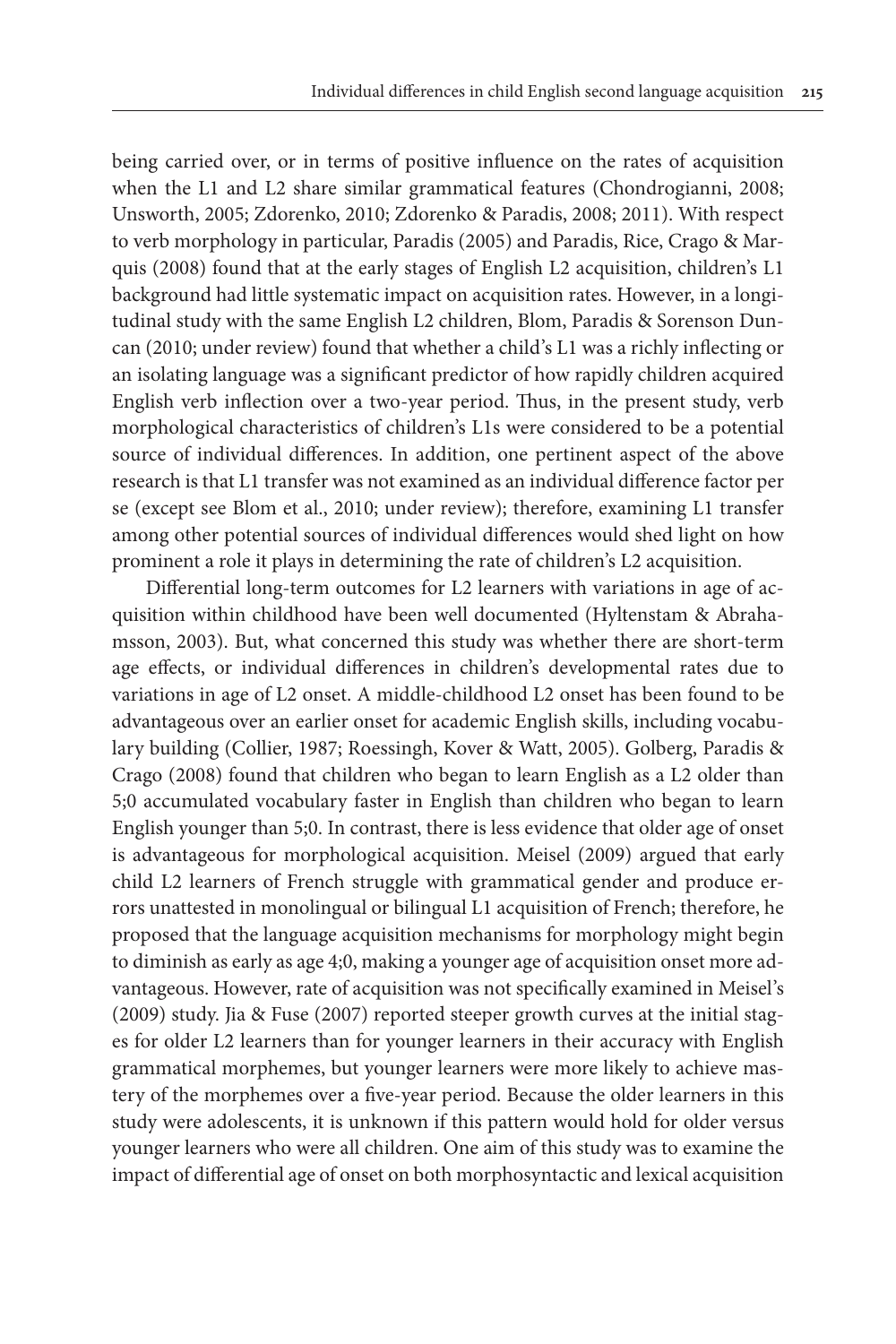in the L2, in order to understand if it affected both domains of language in a similar way.

### **1.2** Child-external factors

Child external factors are mainly factors that determine the quantity and the quality of the input the child receives in the target language. A child's quantity of input in the L2 could vary based on overall length of exposure, or differences in exposure time in school, in the community, and at home. Regarding quality of the input, variation in experience with native-speaker input, rich and complex input gained through activities like reading, and interlocutors whose interactive styles foster language development, could all contribute to differences in children's L2 acquisition rates. Previous studies that have examined the impact of child-external factors have touched on both quantity- and quality-oriented factors, and have found both to have an impact on children's development. However, few existing studies have examined both external input factors alongside a set of internal factors to assess the relative contribution of each type of individual difference factor; instead, the tendency has been toward comparing different sources of input factors.

The impact of the languages used at home on children's acquisition outcomes has been studied for both simultaneous bilingual and L2 children. Studies of French-English simultaneous bilingual children have shown that variations in how much of each language children hear and use at home influenced their acquisition rates for both the lexicon and morphosyntax (Paradis, 2009, 2010; Paradis, Nicoladis, Crago & Genesee, in press). Similarly, studies including bilingual children who speak both languages at home and those who speak one at home and one at school (L2 learners), in Wales (UK) and the United States, have revealed these variations in the amount of L2 exposure to have influence on children's speed of acquisition of both the lexicon and morphosyntax (Bohman, Bedore, Peña, Mendez-Perez & Gillam, 2010; Gathercole & Môn Thomas, 2009; Oller & Eilers, 2002). Jia & Aaronson (2003) and Jia & Fuse (2007) found a positive impact of different L2 input sources on Mandarin L1 children's English L2 acquisition in the United States; however, they combined use of English in the home with other input factors, and so whether use of English at home among family members had an independently positive effect on the children's English cannot be determined. Golberg et al. (2008) and Blom et al. (2010) examined growth in vocabulary and accuracy with verb inflection in English L2 children over two years, and found that even though the families varied in how much English was used in the home, this factor was not a significant determinant of children's acquisition rates. These conflicting findings could be rooted in parental proficiency in the languages used at home. In the case of the Welsh-English and French-English bilingual children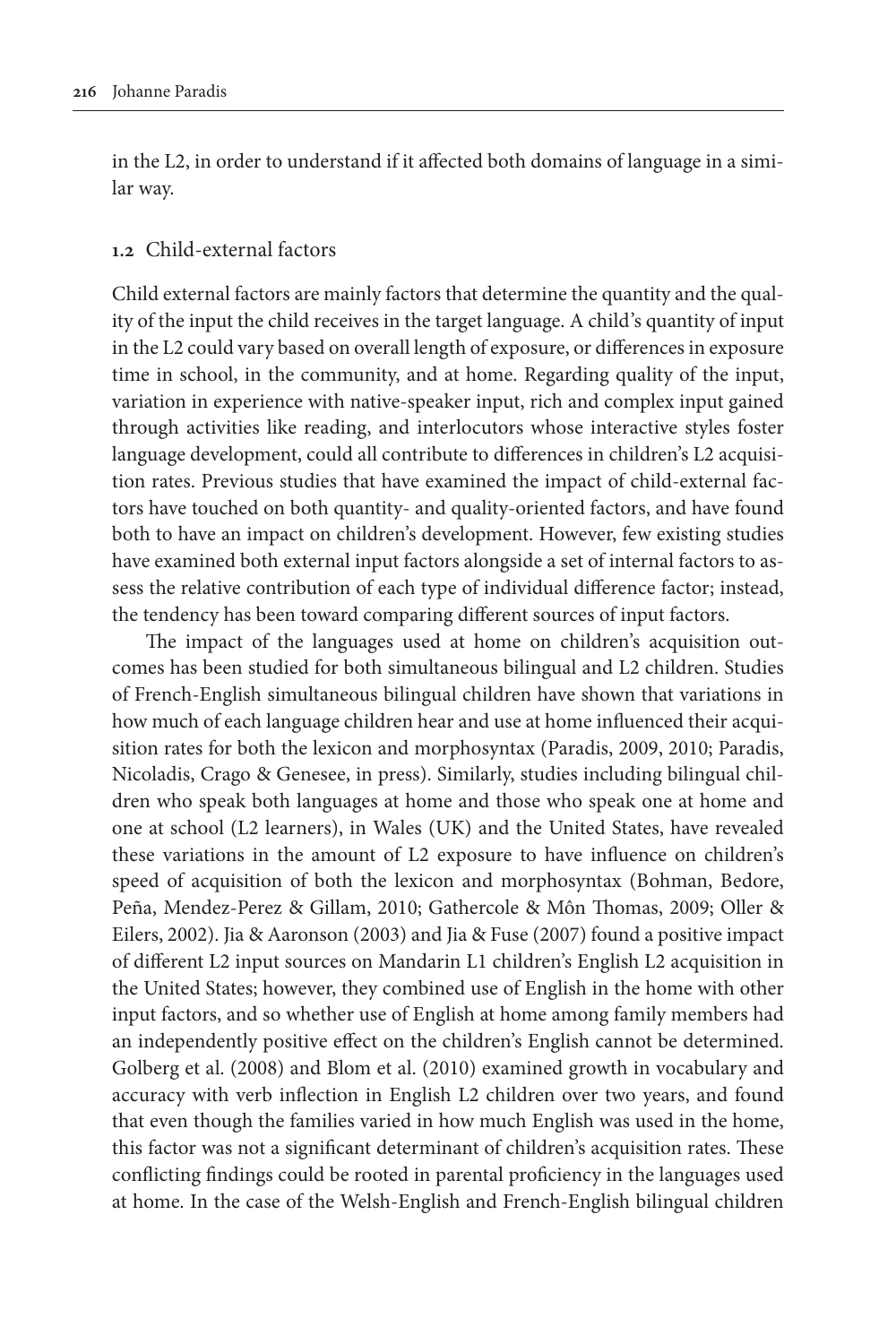in prior research, it is likely that parents were native or proficient speakers of these languages. For example, in Paradis (2009), over 90% of parents reported using primarily their native-language with their children, and thus, in French-English bilingual homes, children usually experienced a one-parent one-language style of presentation from native-speakers of each language. In contrast, many L2 children from newcomer (immigrant and refugee) families might not be exposed to proficient input in the L2 at home if their parents are also in the process of learning the language (see also Bohman et al., 2010). In the present study, language use among family members at home was examined independently of other input factors to understand if the findings of Golberg et al. (2008) and Blom et al. (2010), also based on English L2 children in Canada, would be the same with a larger sample of children.

Turning to quality factors in the input*,* Jia and colleagues used a measure they referred to as "richness" of the English environment (Jia & Aaronson, 2003; Jia & Fuse, 2007). Part of this measure included whether the child had English nativespeaker friends, read books in English, engaged in other media in English; in other words, it included how much native-speaker input, as well as rich L2 input, children received. These components all point more to quality than to quantity of input. However, as mentioned above, Jia and colleagues also included frequency of English use at home, including parents as interlocutors, in their English richness variable, and thus, it is not possible to distinguish between the more quantity-oriented language use at home factor, and the more quality-oriented richness factor, in their studies. Scheele, Leseman & Mayo (2010) examined enriching home language activities, such as reading, story-telling, conversations and educational TV, in the L1 and the L2 among Moroccan-Dutch and Turkish-Dutch families in the Netherlands. Their analyses revealed significant correlations between these quality-oriented activities in the L2 and L2 vocabulary outcomes. In the present study, home language input and richness of the English environment outside school were examined as separate factors in order to understand the relative impact of quality of input.

Family socio-economic status, often measured through maternal education levels, is a robust predictor of language development, vocabulary in particular, in monolinguals (Hoff, 2006). Researchers have also found higher maternal education to be associated with more advanced language development in bilingual and L2 children in the United States, Canada and the Netherlands (Blom et al., 2010; Bohman et al., 2010; Oller & Eilers, 2002; Golberg et al., 2008; Paradis, 2009; Scheele et al., 2010). Whether the quantity or quality aspects of the discourse style of highly-educated mothers is most important to its enhancing effects has been debated (e.g., Hoff, 2003). In Golberg et al.'s (2008) study, the children of mothers with post-secondary education had consistently larger vocabularies than children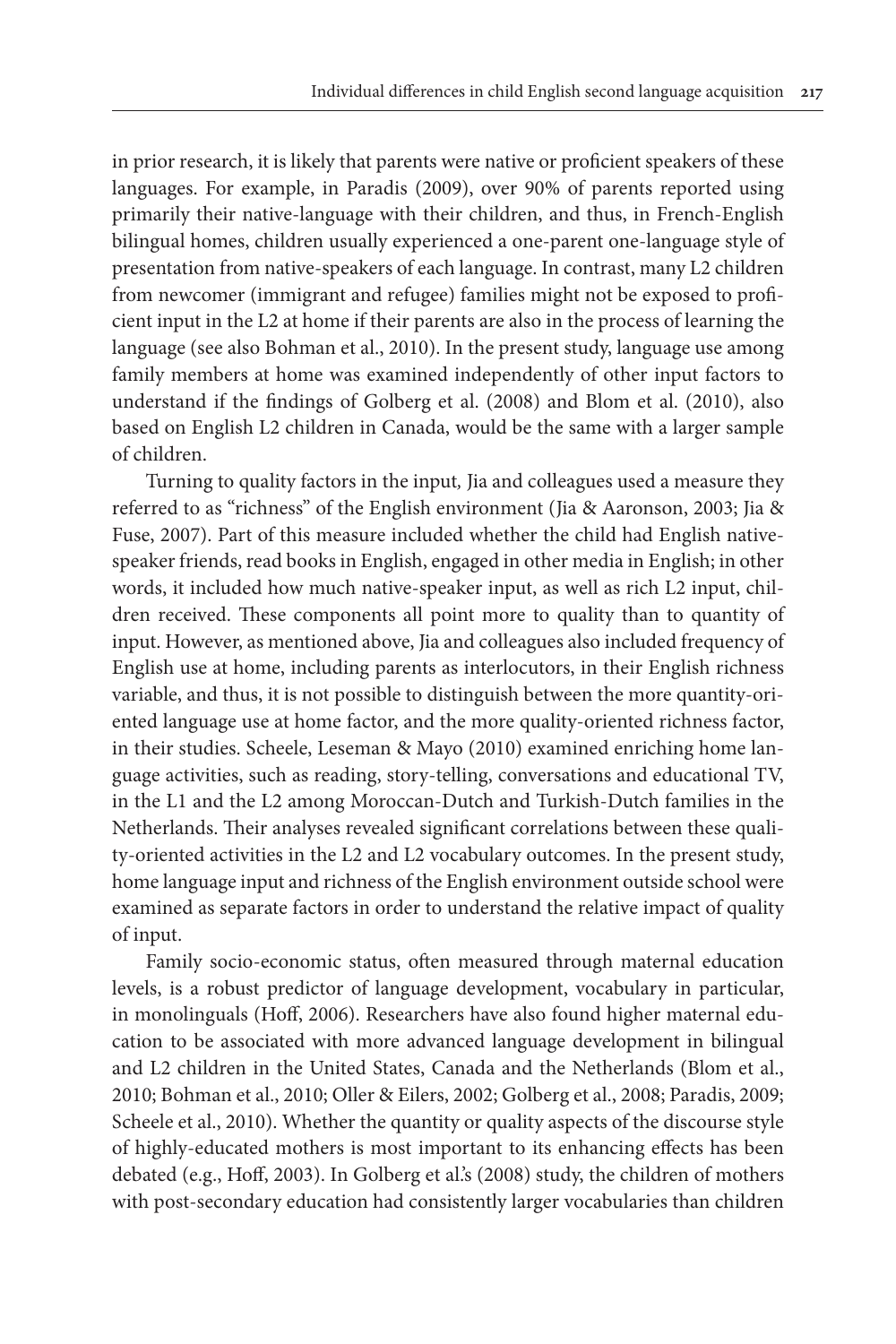of mothers with secondary-only education; however, mothers with post-secondary education reported using more of the L1 with their children than mothers with secondary-only education Similarly, Paradis (2009) found that French-English bilingual children whose mothers had university degrees had larger vocabularies in both languages, and this trend held regardless of whether the language of the vocabulary test matched the language the mother used most often with the child. Therefore, these studies point to the potential for a qualitative element in the impact of maternal education, because if quantity were the only important element, then it would be difficult to explain how hearing more of one language would boost children's vocabulary in the other language. Furthermore, Scheele et al. (2010) found that higher socio-economic status had a significant impact on Moroccan-Dutch children's L2 vocabulary, but did not have an impact on the L2 vocabulary of the Turkish-Dutch children. Their analyses revealed complex relationships between home language activities in L1 and L2 and socio-economic status that were different for the Moroccan-Dutch and Turkish-Dutch families. Thus, Scheele et al.'s (2010) results suggest socio-economic status should be considered as a separate factor from overall quantity of L2 input in the home. Accordingly, maternal education was considered a separate and more quality-oriented external factor in the present study.

# **1.3** Usage-based theory of language acquisition

Usage-based (UB) theory of language acquisition is part of a family of emergentist theories that assume language learning is the product of the interaction between input properties, sophisticated but largely domain-general perceptual and cognitive learning mechanisms, and social-pragmatic context, without innately-determined language knowledge being a component of the language learning process (O'Grady, 2008). UB theory has two key elements that are relevant to the concerns of the present study: (1) UB theory emphasizes the properties of the input as determinants of acquisition rates for both the lexicon and morphosyntax, and (2) UB theory assumes that the same learning mechanisms underlie development of the lexicon and morphosyntax (Bybee, 2001, 2008; Ellis, 2002, 2008; Lieven & Tomasello, 2008; Tomasello, 2003). According to these researchers, properties of the input that influence acquisition rates of words and morphological constructions include token, type and collocation frequency, salience, semantic complexity and distributional consistency. In this study, the input factors being examined are mainly associated with token frequency because they focus on the quantity and quality of the L2 input each child is exposed to. Variations in how much overall L2 input a child receives, and how much of that input is rich and native-like, could influence the frequency with which a child is exposed to the correct form of a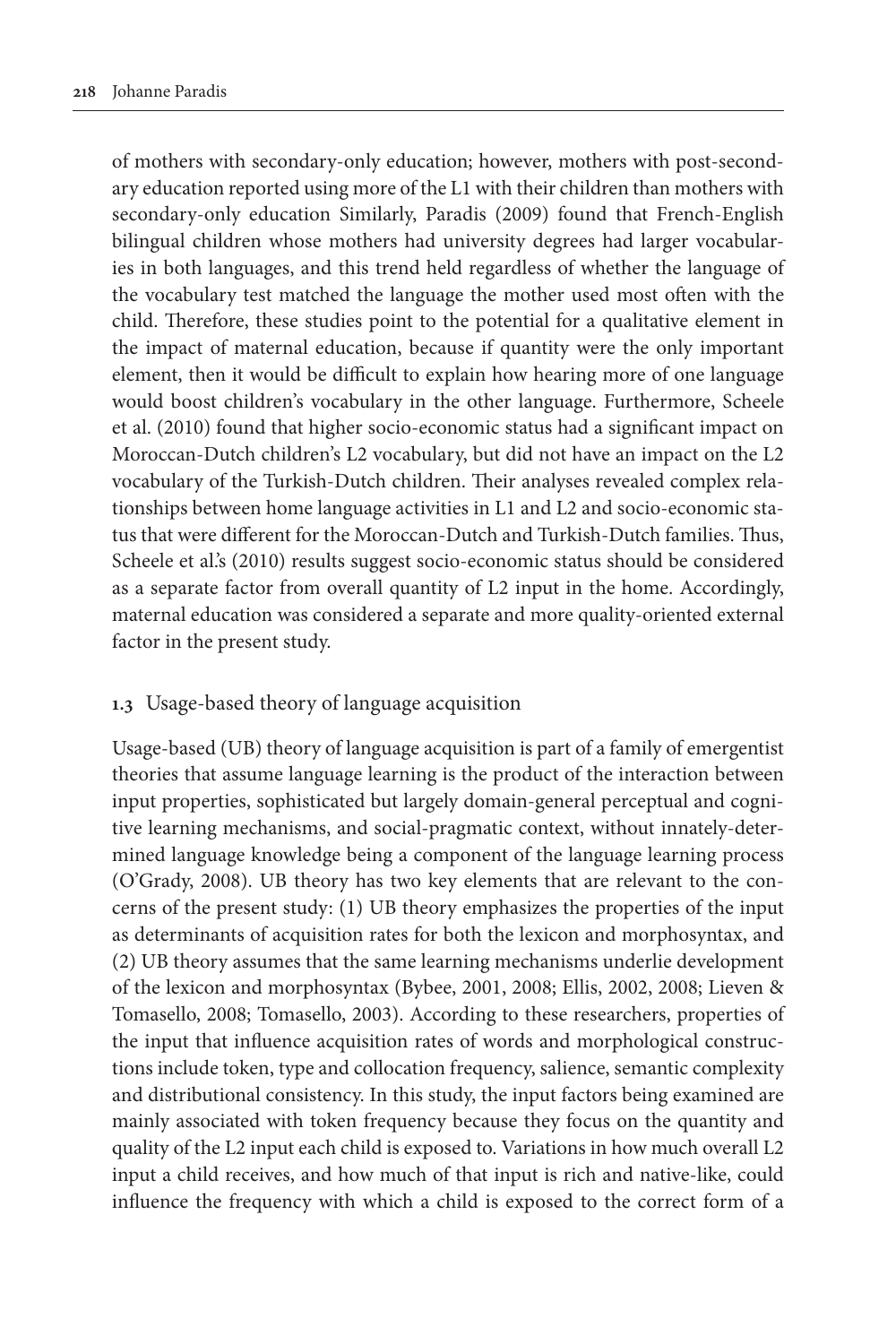particular construction and to a diverse vocabulary, and this in turn, should result in variations among children in their lexical and morphosyntactic acquisition rates, following UB theory logic.

In spite of the strong research and theoretical emphasis on the role of input properties in acquisition, as mentioned above, UB theory, and emergentist approaches more generally, assume that domain-general perceptual-cognitive mechanisms also play a role in language acquisition. Examples of such mechanisms are the attention and memory systems, and the cognitive processes of generalization, categorization, and analogical reasoning, (see in particular Ellis, 2008; Gathercole, 2007; MacWhinney, 2008; O'Grady, 2008; Tomasello, 2003). In addition, the influence of existing L1 knowledge is also an internal factor that needs to be taken into account in L2 acquisition. Taking a UB perspective, Gathercole (2007) and Odlin (2008) argue that sharing between the two languages of a bilingual would be expected at the conceptual level, and thus, could facilitate transfer in the domain of lexical semantics, including the semantics of grammatical concepts encoded by functional morphemes, such as tense. Also according to a UB perspective, transfer from the L1 to the L2 in the domain of morphosyntax is possible, but would be constrained by the level of abstractness of the constructions involved. In the UB framework, constructions like inflectional verbal paradigms or periphrastic verb forms develop gradually overtime, beginning as lexically-specific schemas from which more abstract schemas emerge following processes of analogy, categorization and generalization, as well as interaction with the input (Bybee, 2001, 2008; Tomasello, 2003). Clearly, lexically-specific information is unlikely to transfer from one language to the other, but elements of abstract schemas could, in principle, be generalized from the L1 to the L2 (MacWhinney, 2008). Transfer of schemas for verb constructions from the L1 could potentially facilitate the development of analogous constructions in the L2, since there is evidence that even within one language, morphosyntactic constructions can be built on the basis of existing constructions, in what Abbot-Smith and Behrens (2006) label "construction conspiracy" (Zdorenko, 2010). Finally, on a UB perspective, transfer could also be viewed as taking place at the perceptual-attentional level where learners are directed to process or focus on linguistic structures or cues in the L2 based on their L1. For example, learners might attend to inflectional morphology in the L2, or expect agreement relationships to be an important cue for processing in the L2, if both are present in the L1 (Blom et al., under review; MacWhinney, 2008). Regarding the particular morphosyntactic constructions examined in this study, namely verb inflections and auxiliary verbs marking tense and agreement features, it would be expected that children whose L1s include construction schemas for verb inflections or auxiliaries with the features of tense and agreement would have the potential to transfer some of this information to their English L2 via conceptual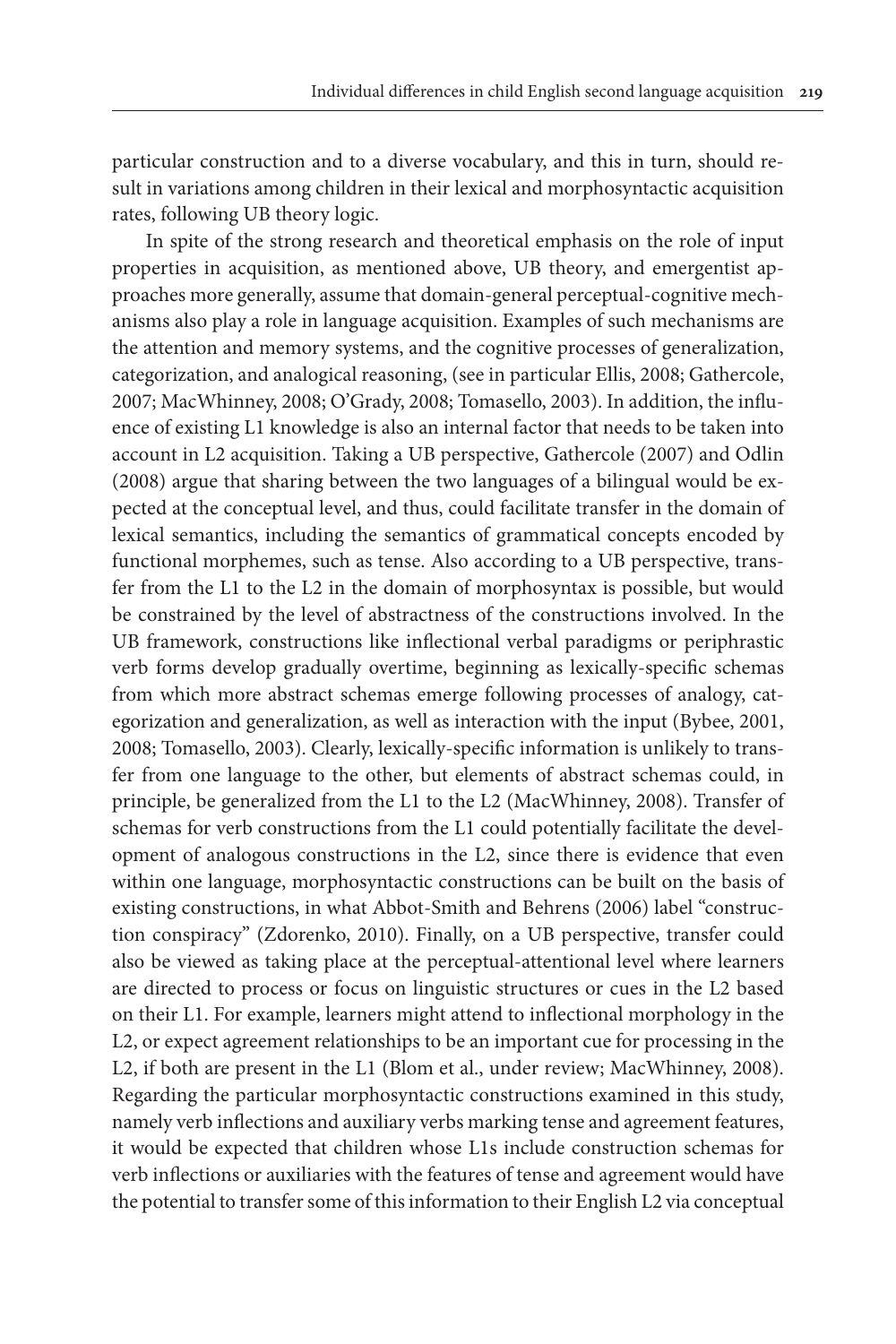sharing, transfer of abstract elements of constructions, and attentional-perceptual processing mechanisms.

One aim of this study was to examine the contribution of child-internal factors on acquisition outcomes, e.g., language aptitude components, general cognitive maturity (age) and L1 structure, and furthermore, to compare their contribution with that of child-external input factors. Such a comparison could be informative to UB theory in terms of the relative weight of external factors in the language acquisition process, and whether this differs for the lexicon and morphosyntax.

# **1.4** The present study

The overall goal of this study was to examine the impact of individual difference factors on English L2 children's acquisition of vocabulary and verb morphology. The specific research questions asked were:

- 1. What is the contribution of the following factors to predicting variation in children's English L2 acquisition rates: language aptitude, L1 morphosyntax, child's age, and quantity and quality of English input?
- 2. What is the contribution of child-internal versus child-external factors as a group to predicting variation in children's L2 acquisition rates?
- 3. Does the contribution and combination of factors change depending on whether L2 vocabulary or L2 morphsyntax is the outcome variable?

### **2. Method**

### **2.1** Participants

The 169 children who participated in this study were between the ages of 4;10 and 7;0 (mean  $= 5;10$ ), had between 3 to 62 months of exposure to English (mean  $=$ 20 months), and came from newcomer (immigrant and refugee) families residing in Edmonton and Toronto, Canada (see Table 1). All children who qualified for inclusion in this study had to have been exposed primarily or exclusively to their L1 during the first two to three years of life, and have foreign-born parents who immigrated as adults. The majority of families used mainly the L1 as the language of communication in the home at the time of the study, and on average, children were first exposed to English around 4;2 (see 'AOE' and 'LANGHOME' columns in Table 1). Thus, these children were early L2 learners, since they experienced a sequence in their exposure to their two languages, and were exposed to their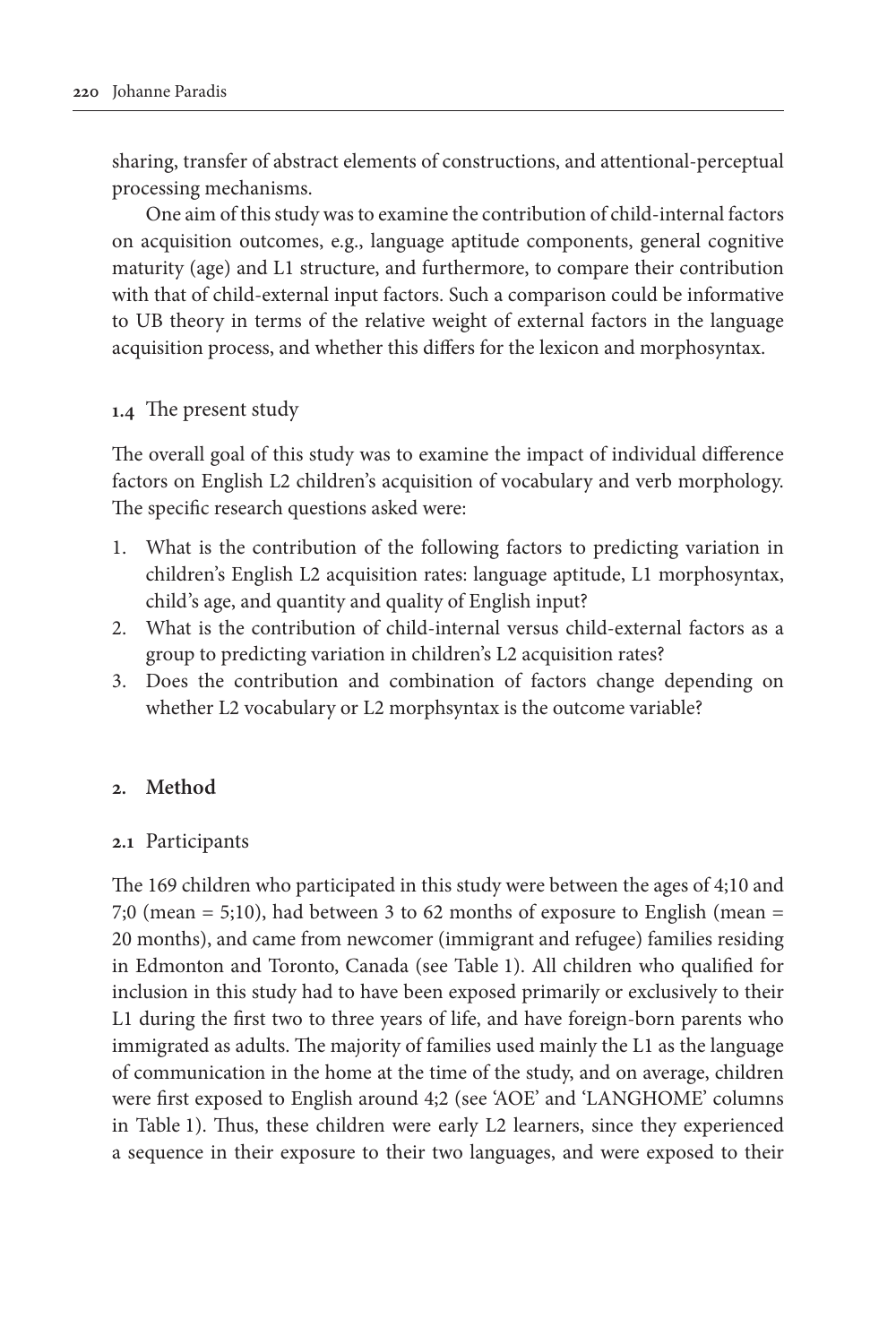L2 before  $6-8$  years of age<sup>1</sup>, that is, before the period where long-term outcomes could differ from those of monolingual native-speakers.

Children's L1s were the following: (1) Chinese (Mandarin and Cantonese), (2) South Asian (Hindi, Punjabi and Urdu), (3) Spanish, and (4) Arabic. The morphosyntactic outcome variable in this study was verb morphology marking tense/ agreement (details below in procedures), and so children's L1s were coded according to whether they mark tense and agreement features on verbs. The Chinese languages do not mark either of these features grammatically (Lin, 2001; Matthews & Yip, 1994), and so these languages were coded as "L1TNS=0". The other languages are all richly inflected for both these features and include auxiliary verbs, and so they were coded as "L1 TNS=1" (Bateson, 1967; Bhatia, 1993; Kachru, 2006; Mackenzie, 2001; Schmidt, 1999). Such coding was for the purposes of the regression analyses.

### **2.2** Procedures

Parents were given a questionnaire and children were given a battery of tests in English. The form and procedures for the questionnaire and the tests are described below along with the predictor or outcome variables that they yielded for the analyses.

*Alberta Language Environment Questionnaire (ALEQ).* With the assistance of a cultural broker-interpreter, parents were given a detailed oral questionnaire that included the following topics: parent education and self-rated fluency in English, number of older siblings, child's age at testing and age at onset of English exposure, language use among family members in the home, and the child's experiences with media, organized activities and playmates.<sup>2</sup> Maternal education was measured in years, and in terms of highest diploma/degree awarded. The mean years of maternal education is labeled MOTED in Table 1. Note that the mean is above 12 years, the number that typically coincides with the end of secondary education, which indicates that this sample is skewed toward mothers with higher levels of education. There were 99 mothers who had post-secondary diplomas or degrees, and 70 mothers with secondary level education or lower. Mothers were asked to rate their fluency in English using a 0–4 point rating scale: "no understanding/speaking ability"=0, "some understanding and can say short, simple sentences"=1, "good understanding and can express myself on many topics"=2, "can understand and use English adequately for work and most other situations"=3, and "can understand almost everything/very comfortable expressing myself in English in all situations"=4. The mean response was 2.31, indicating that the mothers, as a group, were not highly fluent English speakers (see MOTFLU in Table 1). The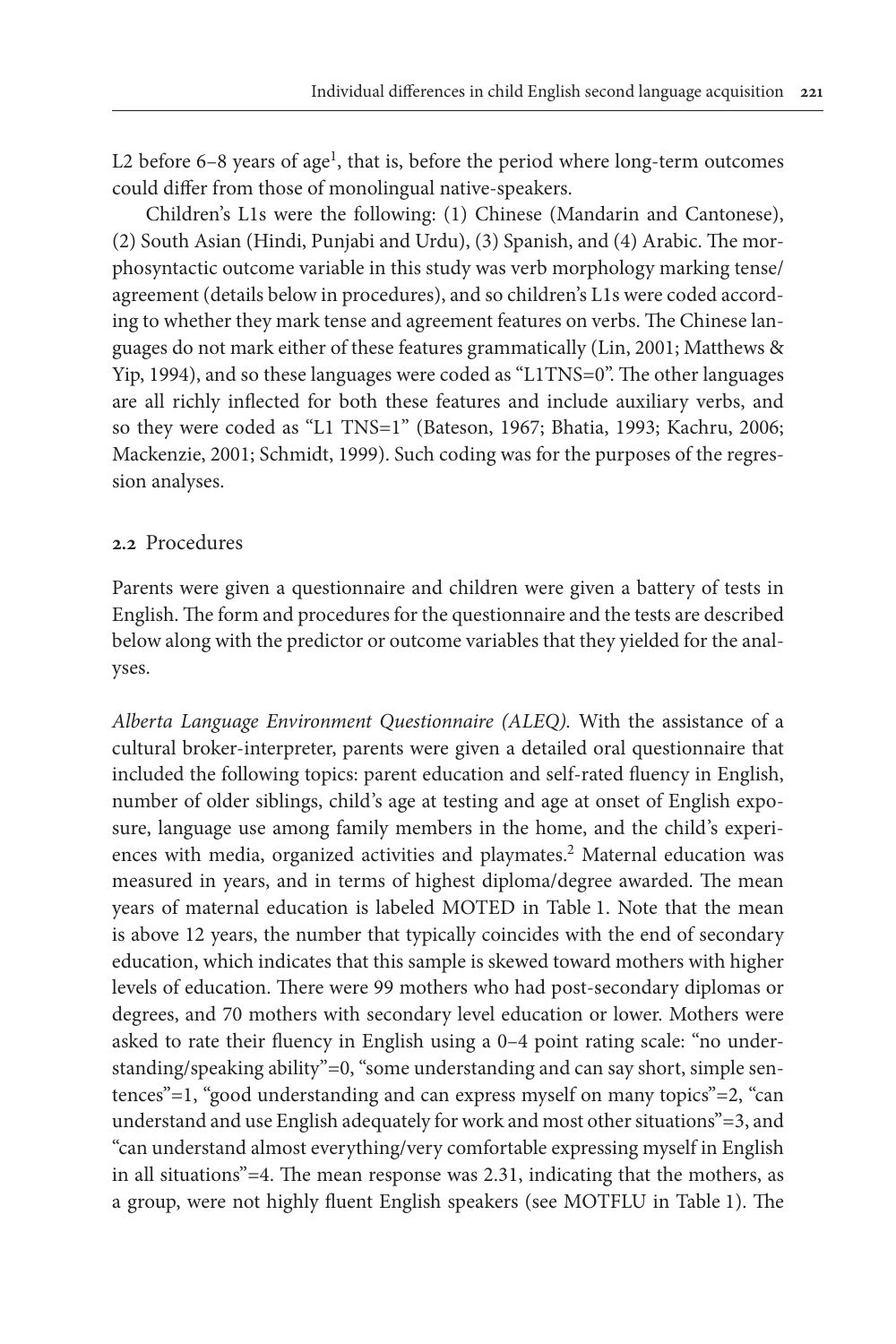average number of older siblings was .79, range 0–4, and the variable OLDSIB was included on the grounds that the more older siblings there are in the family, the more English might be brought into the home because they would have had more experience in English school. The child's chronological age is the variable AGE in Table 1. For their age at onset of English exposure (AOE), exposure was defined as "consistent and sustained", so that overhearing some television in the home or English in the community did not count, and for the vast majority of children, onset of English learning began with entry into a daycare, preschool or school program, regardless of whether they were born in Canada or not. (Families who reported using both English and the L1 equally from the child's birth were excluded from the study). Length of exposure to English in months (MOE in Table 1), was calculated from AGE and AOE. For language use in the home, parents were asked a series of questions with rating scale responses about the use of languages from each household member to the child, and the use of languages from the child to each household member. Scales were: "Mother tongue always/English never"=0, "Mother tongue usually/English seldom"=1, "Mother tongue 50%/English 50%"=2, "Mother tongue seldom/English usually"=3, "Mother tongue almost never/English almost always"=4. Rating scale responses were totaled, divided by

|          | Factor          | Mean             | <b>SD</b>      | Range       |
|----------|-----------------|------------------|----------------|-------------|
| Internal | AGE             | 69.72            | 7.2            | $58 - 84$   |
|          | AOE             | 50.12            | 11.3           | $10 - 76$   |
|          | <b>CTOPP</b>    | 90.1             | 12.6           | $43 - 130$  |
|          | <b>CMMS</b>     | 106              | 12             | $73 - 136$  |
|          | L1 TNS          | .64 <sup>a</sup> | .48            | $0 - 1$     |
| External | <b>MOE</b>      | 19.56            | 11.7           | $3 - 62$    |
|          | <b>LANGHOME</b> | .36              | .23            | $.00 - .95$ |
|          | <b>OLDSIB</b>   | .79              | .97            | $0 - 4$     |
|          | <b>MOTFLU</b>   | 2.31             | 1.1            | $0 - 4$     |
|          | <b>MOTED</b>    | 14               | $\overline{4}$ | $0 - 22$    |
|          | <b>ENGRICH</b>  | .62              | .15            | $.08 - .88$ |

**Table 1.** Predictor variables used for analyses of l2 children's acquisition outcomes

NB: AGE = age at testing in months; AOE = age at onset of English exposure in months, CTOPP = phonological short term memory scores based on digit span and non-word repetition; CMMS = non-verbal IQ scores as a measure of analytic reasoning; L1\_TNS = whether the L1 marked tense and agreement on verbs; MOE = months of exposure to English; LANGHOME = proportion of English spoken among family members in the home; OLDSIB = number of older siblings; MOTFLU = mother's self-rated fluency in English on a 0–4 point scale; MOTED = mother's education in years; ENGRICH = richness of the English environment outside school

 $aL1TNS = 0 (N = 60)$  or  $L1TNS = 1 (N = 109)$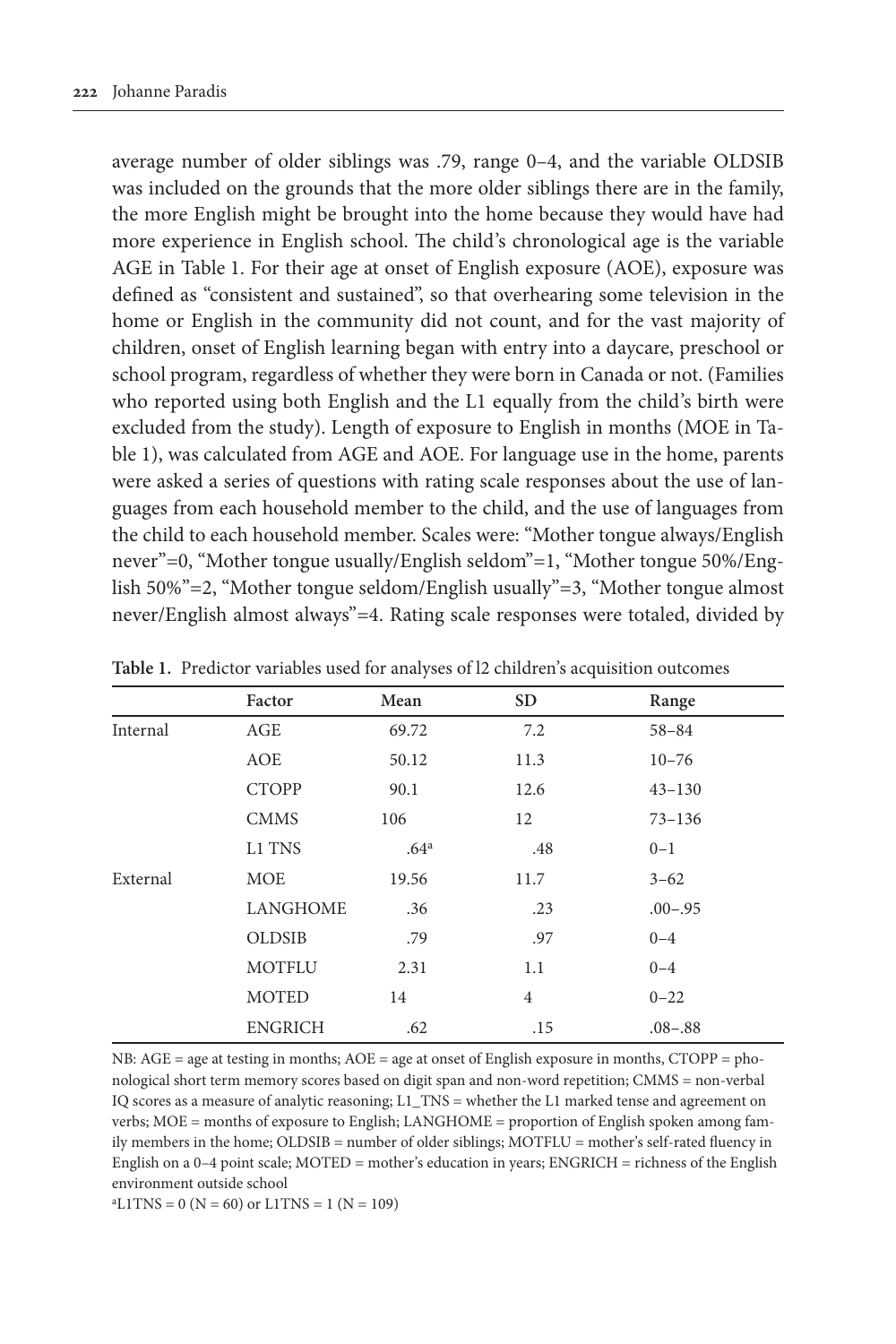the highest total possible number (i.e., 4 for each scale), and a proportion of English use in the home was derived, LANGHOME in Table 1. Finally, parents were asked about the language and density of children's experiences with media like computer games, television and books, organized activities, and friends within an average week. Points were assigned according to whether the media, activity or playing with friends was in English or the L1 and how often the child engaged in these experiences. Points were totaled and divided by the highest possible score within either English or the L1, deriving an English richness and a L1 richness score. English richness, or ENGRICH, is the variable entered in Table 1. Among the child-external, or input factors, in this study, the more quantity-oriented ones were: MOE, LANGHOME and OLDSIB, and the more quality-oriented ones were: MOTFLU, MOTED, and ENGRICH; however, it is important to recognize the impossibility of completely disentangling quantity and quality elements for most of these factors, which is why the term "oriented" has been used.

*Comprehensive Test of Phonological Processing (CTOPP; Wagner, Torgesen & Rashotte, 1999).* The phonological memory sub-tests (digit span and non-word repetition) of the CTOPP were administered to the children. Each of these tests included a list of digits or nonwords that increased in length, played to the child from a CD, and the child was asked to repeat each one right after hearing it. Scores from non-word repetition and digit span were combined to yield the phonological memory composite score, a standard score calculated from raw scores according to age. There is much evidence that individual variation in phonological short term memory abilities is predictive of both L1 and L2 acquisition, and is thus a key component of language aptitude (Gathercole, 2006; Masoura & Gathercole, 1999); however, it needs to be acknowledged that children's phonological memory abilities when measured through their L2 could be somewhat depressed (Masoura & Gathercole, 1999; Sorenson Duncan, 2010; Thorn & Gathercole, 1999). This should not interfere with the analyses in this study because even if depressed generally, the children's scores showed a more than adequate range (see CTOPP in Table 1). Standard scores were used for the analyses rather than raw scores because standard scores are controlled for age, and age was another predictor variable.

*Columbia Mental Maturity Scales (CMMS; Burgemeister, Hollander Blum & Lorge, 1972).* Studies of older L2 learners and language aptitude include an analytic component, typically designed to measure the ability to analyse or detect patterns in a written unfamiliar language (Sawyer & Ranta, 2002). But, this kind of measure cannot be used with young, preliterate children, and so following Genesee & Hamayan (1980), children in this study were administered a non-verbal IQ screen as a measure of analytic abilities. The CMMS consists of diagrams of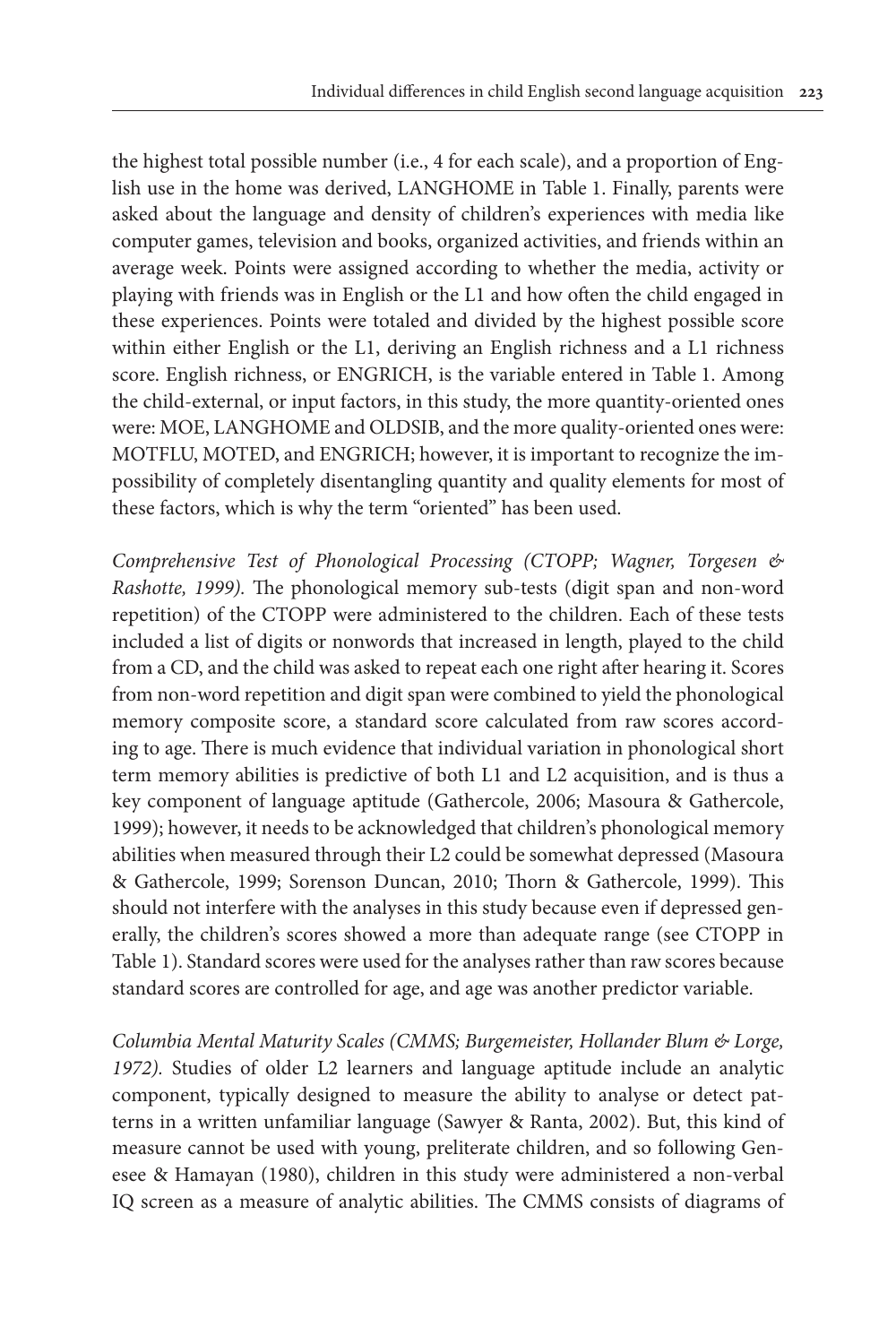pattern sequences that increase in complexity, and children must determine the best members of a sequence, and in so doing, employ skills of generalization, categorization and analogical reasoning. As with phonological memory scores from the CTOPP, standard scores were used from the CMMS to reduce the confound with chronological age as another predictor factor (see CMMS in Table 1).

*Peabody Picture Vocabulary Test (PPVT-III, Dunn & Dunn, 1997).* The PPVT is a measure of receptive vocabulary size. Children were asked to point to an image out of an array of four images that best matched a word spoken by the experimenter. The children's mean PPVT raw score was  $62.88$  (SD = 20.29, range = 11-112), and mean PPVT standard score was 87.78 (16.27, range = 40–125). PPVT raw scores were analysed as an outcome variable in the regression modeling.

*Test of Early Grammatical Impairment (TEGI, Rice & Wexler, 2001).* The TEGI consists of a group of probes, using picture sequences or puppets and toys, designed to elicit children's use of third person singular [-s], *a teacher teaches*, regular past tense [-ed] and irregular past tense, *he raked*/*he dug*, BE (copula and auxiliary), *the bears are soft, is the kitty thirsty?*, and DO (auxiliary), *do the bears want some juice?.* The TEGI yields an overall proportion correct score, the elicited grammar composite, that is calculated from children's accuracy in producing the required morpheme for each probe. The children's mean proportion correct across all probes was  $.52$  (SD =  $.28$ , range =  $.05-1.0$ ).

### **3. Results**

Data were analysed using multiple linear regression. The predictor variables were those in Table 1, and how these accounted for variation in the two outcome variables, vocabulary (PPVT) and verb morphology (TEGI), were analysed using separate models. Before the models were run, correlations between the predictor variables were calculated, to see whether any were moderately-to-strongly correlated (.5–1.0), which could cause collinearity effects in the models. Correlation coefficients between the child-internal factors ranged from -.077 (ns) to -.387 (*p* < .01), and between the child-external factors from .024 (ns) to .479 ( $p < .01$ ), and thus none were higher than .5. Correlations between internal and external factors produced one correlation above .5, age of onset of exposure (AOE) and months of exposure (MOE),  $r = -.758$  ( $p < .01$ ). The correlation between months of exposure (MOE) and chronological age (AGE) was much weaker, *r* = .369 (*p* < .01). Because of the strong correlations between months of exposure and age of onset of exposure, it was decided to include chronological age, but not age of onset of exposure,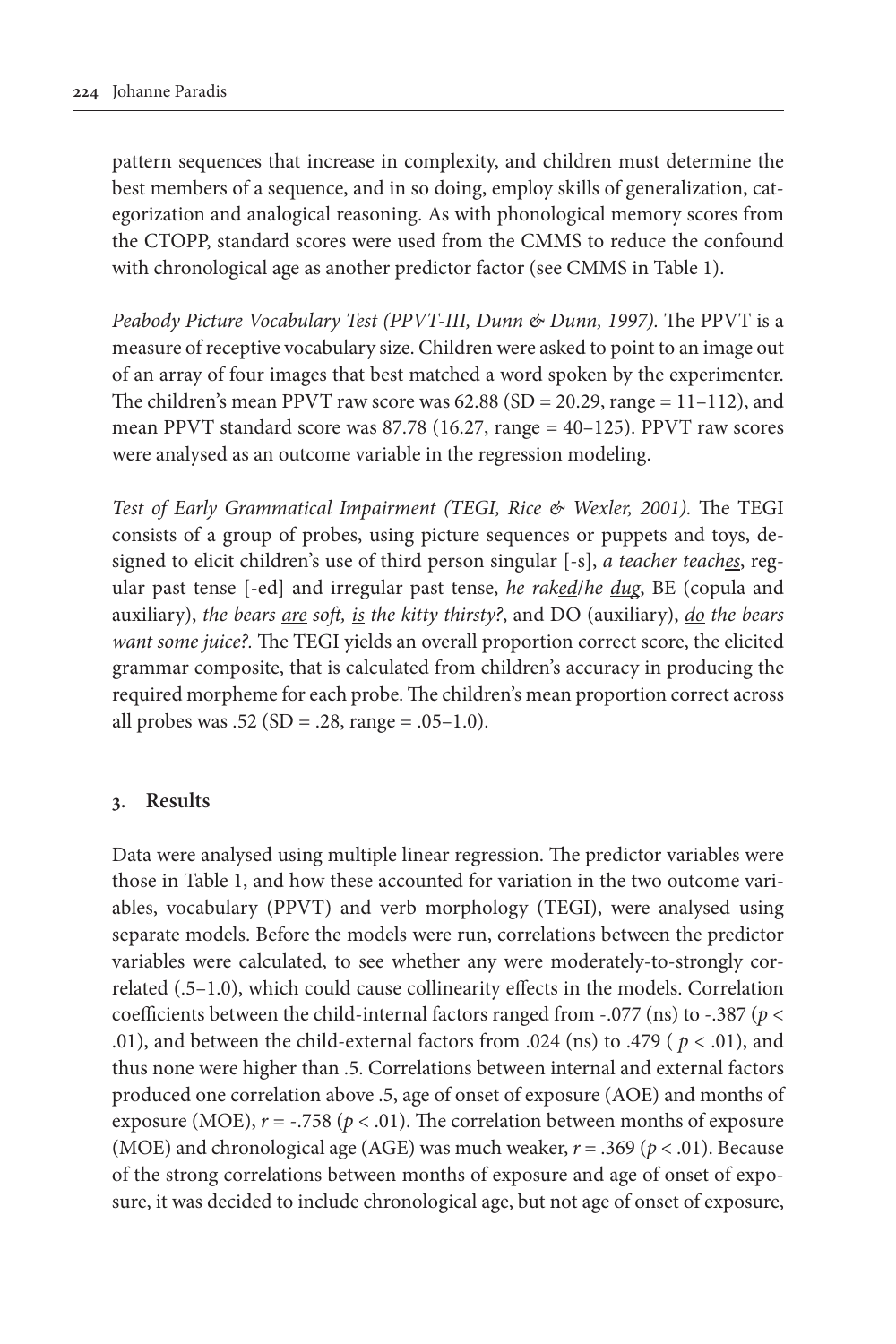in the regression models. Also, because of the significant small-to-moderate correlations that exist between some of the predictor variables, partial correlations as well as coefficients are reported.

# **3.1** Regression analyses for vocabulary

For the first analysis, all the factors were entered in the regression model. The model was significant  $(F(9,158) = 15.082, p = .000)$ , and yielded an  $R^2$  of .462. Factors that had significant coefficients ( $p < .05$ ) were chronological age (AGE), phonological memory (CTOPP), non-verbal IQ/analytic reasoning (CMMS), and months of exposure (MOE); factors that had marginally significant coefficients  $(p = .06-.07)$  were language use in the home (LANGHOME), mother's fluency in English (MOTFLU), mother's level of education (MOTED), and richness of the English environment (ENGRICH); only number of older siblings (OLDSIB) was clearly not significant ( $p = .251$ ). For the second analysis, stepwise regression procedures were used to find the best fitting model and results are in Table 2. This model accounted for 43% of the variance in vocabulary scores, (*F(*10,157) = 18.389,  $p = .000$ ,  $R^2 = .428$ ), and the predictors included were chronological age (AGE), phonological memory (CTOPP), non-verbal IQ/analytic reasoning (CMMS), months of exposure (MOE) and richness of the English environment (ENGRICH), all significant at less than  $p = .01$ . Note that the strongest standardized beta coefficient and partial correlation was for phonological memory from the CTOPP (Beta = .278, partial  $r = .320$ ), and that three internal and just two external factors were included in the model. To further explore the internal versus external comparison, a third regression analysis was conducted where the internal factors (AGE, CTOPP, CMMS) were entered first as a block, followed by the external factors (MOE and ENGRICH) as a block, and the *R<sup>2</sup> change* was calculated. Results showed that the internal factors alone produced a model predicting 33% of

| <b>Factors</b> | Unstandardized coefficients Standardized coefficients Correlations |          |             |          |       |      |                    |  |
|----------------|--------------------------------------------------------------------|----------|-------------|----------|-------|------|--------------------|--|
|                | B                                                                  | St.error | <b>Beta</b> | t        | Sig.  |      | Zero-order partial |  |
| (constant)     | $-66.619$                                                          | 17.769   |             | $-3.749$ | .000. |      |                    |  |
| AGE            | .528                                                               | .183     | .185        | 2.881    | .004  | .331 | .221               |  |
| <b>CTOPP</b>   | .447                                                               | .104     | .278        | 4.302    | .000  | .463 | .320               |  |
| <b>CMMS</b>    | .270                                                               | .102     | .164        | 2.634    | .009  | .302 | .203               |  |
| <b>MOE</b>     | .493                                                               | .117     | .284        | 4.229    | .000. | .490 | .315               |  |
| <b>ENGRICH</b> | 22.880                                                             | 8.606    | .164        | 2.659    | .009  | .303 | .204               |  |

**Table 2.** Stepwise Regression Model Results for Vocabulary Scores

Note:  $R = .654$ ,  $R^2 = .428$ ,  $F(5,162) = 24.235$ ,  $p = .000$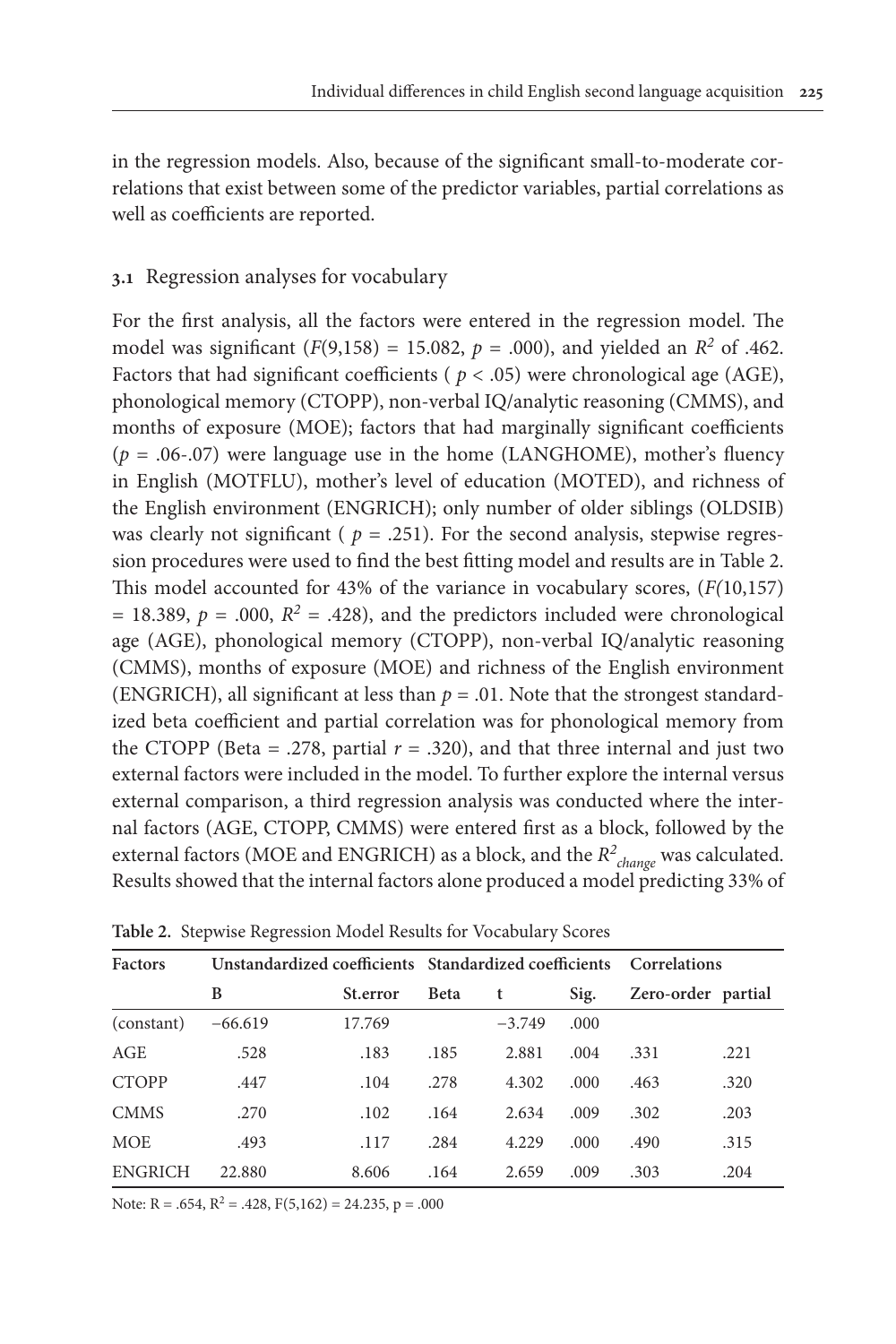the variance in vocabulary scores ( $R^2 = .327$ ), and just 10% of additional variance was explained by entering the external factors (*R2 change* = .101).

# **3.2** Regression analyses for verb morphology

As with the vocabulary scores, the first analysis consisted of a full model with all the factors entered. Because the outcome in this analysis was verb morphology, whether the L1 marks tense/agreement (L1\_TNS) was added as a predictor to the set. The model was significant  $(F(10,157) = 18.389, p = .000)$ , with a  $R^2$  of .539. The factors in this model that showed significant coefficients were chronological age (AGE), phonological memory (CTOPP), non-verbal IQ/analytic reasoning (CMMS), whether L1 marks tense/agreement (L1\_TNS), months of exposure (MOE) and richness of the English environment (ENGRICH). The other factors did not have significant coefficients (LANGHOME, OLDSIB, MOTFLU and MOTED). A second, stepwise regression analysis was conducted, and the results are in Table 3. This best fitting model explained 52% of the variance in verb morphology scores (*F*(6,161), = 29.239, *p* = 000,  $R^2$  = .521 ). Parallel to the analyses for vocabulary scores, the predictor with the largest standardized beta and partial correlation coefficients was phonological memory (CTOPP) *(*Beta = .373, partial *r* = .444), followed closely by whether L1 marks tense/agreement (L1\_TNS) (Beta  $=$  .343, partial  $r = .389$ ). Note that the factors included were the same as those in the best-fitting model for vocabulary scores (except for L1\_TNS, which was only entered in this model). Also, the model in Table 3 included four internal and just two external factors. To further explore this difference between the contributions of internal versus external factors, a third regression analysis was conducted with the internal factors entered first as block (AGE, CTOPP, CMMS, L1\_TNS), then the external factors (MOE, ENGRICH), and the  $R^2_{\text{change}}$  calculated. Results

| <b>Factors</b> |          |          | Unstandardized coefficients Standardized coefficients Correlations |          |       |            |         |
|----------------|----------|----------|--------------------------------------------------------------------|----------|-------|------------|---------|
|                | B        | St.error | <b>Beta</b>                                                        | t        | Sig.  | Zero-order | partial |
| (constant)     | $-1.548$ | .230     |                                                                    | $-6.717$ | .000  |            |         |
| AGE            | .007     | .002     | .172                                                               | 2.920    | .004  | .287       | .224    |
| <b>CTOPP</b>   | .008     | .001     | .373                                                               | 6.290    | .000. | .529       | .444    |
| <b>CMMS</b>    | .004     | .001     | .165                                                               | 2.668    | .008  | .191       | .206    |
| L1 TNS         | .197     | .037     | .343                                                               | 5.362    | .000  | .199       | .389    |
| <b>MOE</b>     | .006     | .002     | .240                                                               | 3.730    | .000  | .372       | .282    |
| <b>ENGRICH</b> | .389     | .112     | .205                                                               | 3.485    | .001  | .417       | .265    |

**Table 3.** Stepwise Regression Results for Verb Morphology Scores

Note. *R* = .722, *R2* = .521, *F*(6,161) = 29.239, *p* = .000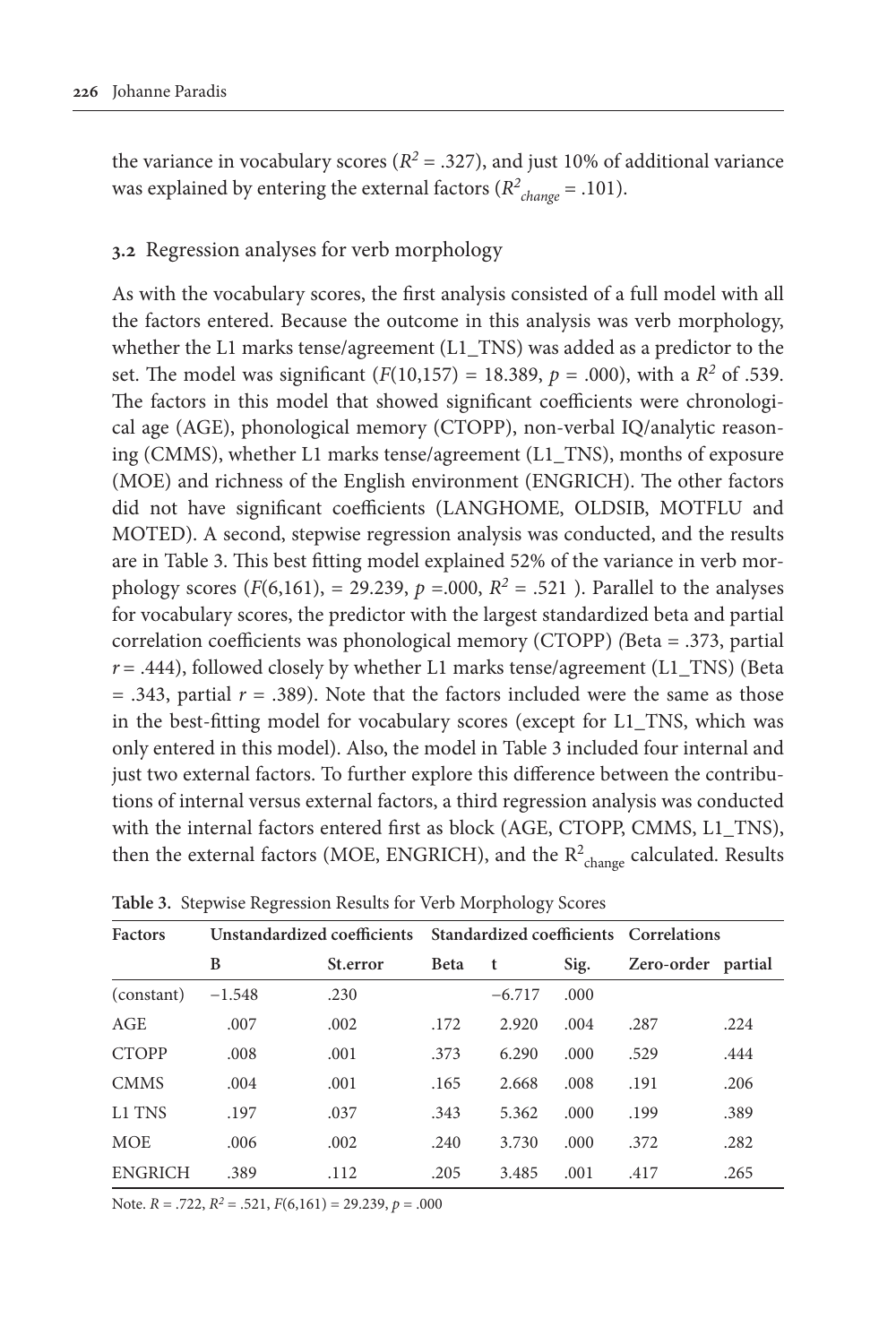showed that the first set of predictors explained 42% of the variance in scores (*R<sup>2</sup>* = .424), and the addition of the external block added just 10% to the explanation of variance ( $R^2_{change} = .098$ ).

# **3.3** Further exploration of language use at home

Language use at home has been found to predict children's acquisition rates in some other studies, but in the analyses above, language use at home played a marginal role and was not selected in the stepwise regression analyses. Therefore, it was thought that further exploration of this variable was warranted. As mentioned in the *Methods*, LANGHOME is a composite score based on the languages others speak with the child and the languages the child speaks with others — a global measure of the quantity of English in the home. Thus, "input to the child" and "child output to others" are components of the overall LANGHOME score, and can be examined independently. Correlations between input-to-child and childoutput and vocabulary and verb morphology in English showed that output scores were more closely associated with larger English vocabulary and better accuracy with verb morphology than input scores (see Table 4). The directionality of this relationship cannot be determined; for example, children who are more proficient in English might be more likely to use more English at home, or using more English at home might make children more proficient. Nevertheless, the results in Table 4 suggest that variations in the English *input* children received at home had limited impact on their English acquisition rates<sup>3</sup>.

# **3.4** Further exploration of maternal education

Like language use in the home, prior research has found that maternal education was a determinant of language acquisition rates. Accordingly, it was thought that additional analyses with this variable were warranted. In the regression models, maternal education in years was entered, but it is possible that the component of this variable that is more meaningful is highest diploma/degree completed.

|        | Table 4. Correlations between input and output scores within the language use at home |  |  |  |
|--------|---------------------------------------------------------------------------------------|--|--|--|
| factor |                                                                                       |  |  |  |

| <b>English Outcome</b> | Input/Output      | Coefficient | p-value |  |
|------------------------|-------------------|-------------|---------|--|
| Vocabulary             | Input to child    | .097        | .211    |  |
|                        | Output from child | $.283**$    | .000    |  |
| Verb morphology        | Input to child    | $.258**$    | .001    |  |
|                        | Output from child | $423**$     | .000    |  |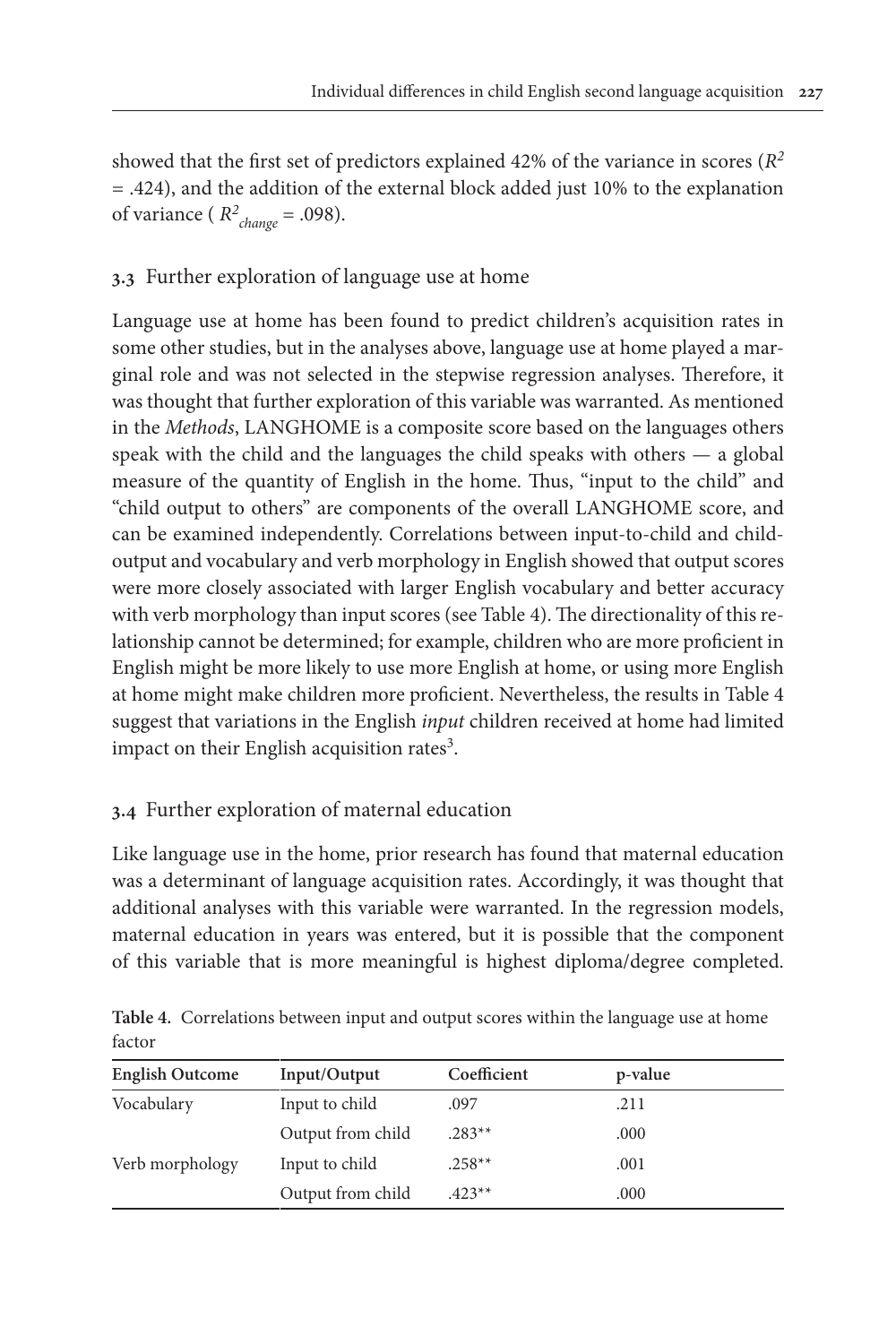Children's vocabulary and verb morphology scores were re-analysed using independent sample t-tests where children whose mothers had secondary school diplomas or less education were compared with those whose mothers had post-secondary diplomas or degrees. For vocabulary, children whose mothers had higher education levels had marginally significantly higher PPVT standard scores than those whose mothers had lower levels of education  $(t(167) = -1.903, p = .059,$ post-secondary group mean = 89.77 and secondary group mean = 84.97). Results for PPVT raw scores were not significant, possibly because standard scores control for age, which the analyses above showed was an important individual difference factor. For the verb morphology scores from the TEGI, children whose mothers had post-secondary degrees were more accurate with verb morphology than those whose mothers had secondary diplomas or less education  $(t(167) = -2.344$ ,  $p = .020$ , post-secondary group mean = .56 and secondary group mean = .46). Therefore, when examined according to diploma/degree obtained, there is some evidence that maternal education had an influence on these children's L2 acquisition rates, although that influence was not as strong as the other factors that were entered in the best fitting regression models, as shown in Tables 2 and 34.

### **4. Discussion**

The goal of the present study was to assess how certain child-internal and childexternal factors predicted English L2 children's vocabulary and verb morphology acquisition. Research questions asked about the relationship of each factor to the outcome variables, how internal factors compared to external factors as a group, and whether the factors contributing to vocabulary and verb morphology were the same. One prominent result from this study was that child-internal factors, as a group, predicted more variation in children's acquisition rates than child-external factors (see also Armon-Lotem et al., this volume). This was striking primarily because one of the child-external factors was length of exposure to the L2, and for this group of children, length of exposure to English ranged from 3 to 62 months. While length of exposure was a significant factor in the models, it did not contribute as much to explaining variation as certain child-internal factors. The tendency for internal factors to predict more individual variation was somewhat stronger for verb morphology than for vocabulary. This could be due to the models for verb morphology having an additional internal variable, L1 morphosyntactic characteristics, entered. Alternatively, it could be due to the absence of a variable measuring classroom vocabulary exposure in the models. It is reasonable to assume that classroom input would have an important impact on vocabulary building in particular. A second prominent result of this study was that the best fitting model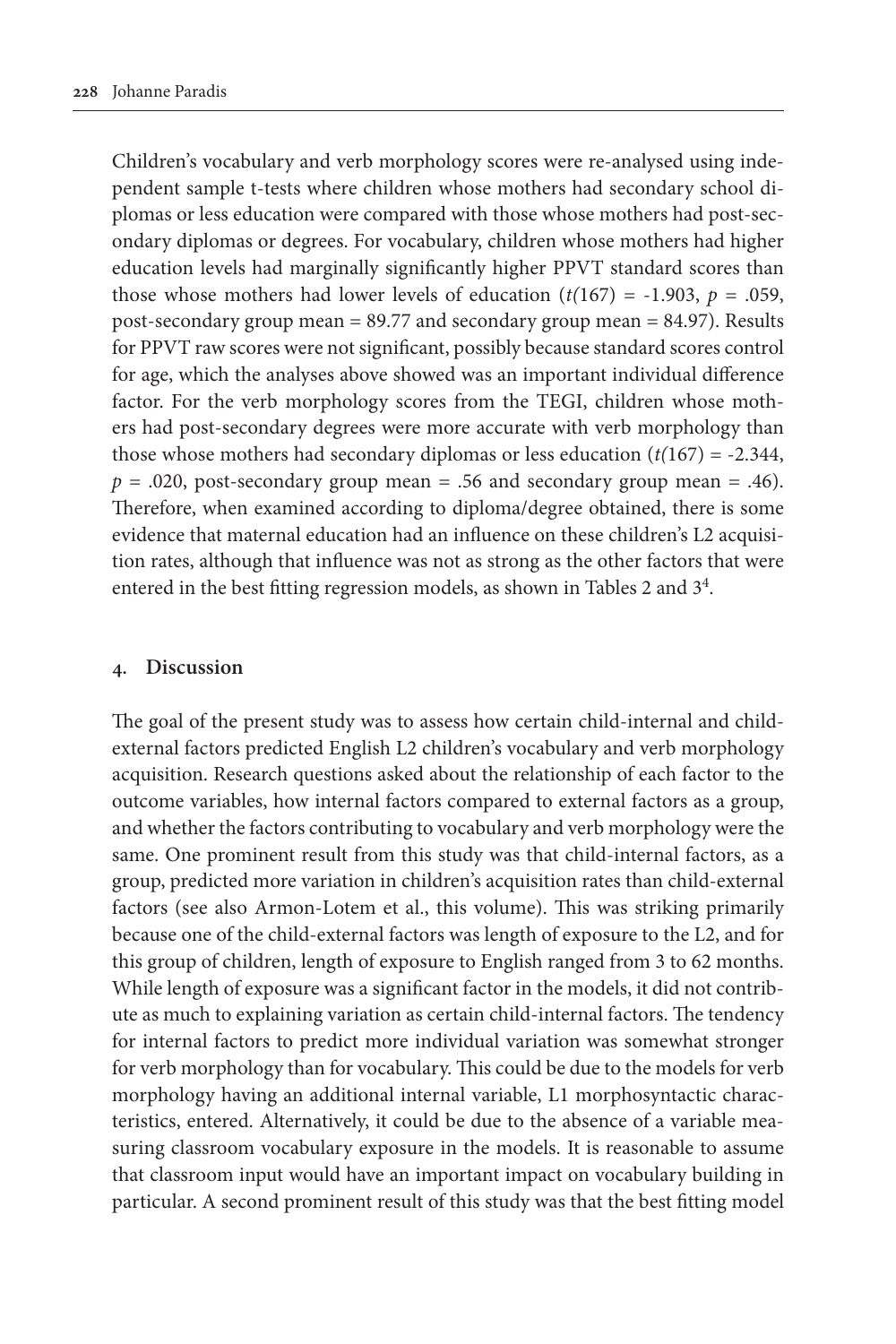consisted of the same factors for both vocabulary and verb morphology (except that L1 was only entered in the verb morphology model). This result suggests that similar learning mechanisms underlie different domains of language, at least, for lexical and morphological acquisition (but see Chondrogianni & Marinis, this volume). We return to this idea in the section on UB theory below.

### **4.1** Child-internal factors

Among the child-internal factors the strongest predictor for both vocabulary and verb morphology was children's phonological short-term memory abilities. The non-verbal IQ screen, which was considered to be a measure of analytic reasoning, was a significant predictor for both linguistic outcomes as well. Thus, both memory and analytic components of language aptitude were significant predictors, with memory being the more important component for young children, as argued by Hart & Harley (1997). On the whole, these findings show that language aptitude is an important source of individual differences in L1 minority children in an L2 majority context, which complements previous research on other child L2 populations (Genesee & Hamayam, 1980; Hart & Harley, 1997; Masoura & Gathercole, 1999; Ranta, 2002).

In addition to phonological short-term memory, whether children's L1 marked tense and agreement on verbs was a strong predictor of accuracy with English verb morphology; children whose L1s marked tense and agreement had higher scores on the TEGI. This result is in line with other research showing L1 transfer effects to be operative in child L2 acquisition (Blom et al., 2010, under review; Chondrogianni, 2008; Unsworth, 2005; Zdorenko, 2010; Zdorenko & Paradis, 2008, 2011). In contrast to most other research, this study compared the contribution of L1 transfer relative to other individual difference factors. It seems that L1 transfer is an important source of individual differences in acquisition rates, but it is not the only important source. Taken together, the two language aptitude measures contributed more to the variance in verb morphology outcomes. Therefore, a child whose L1 is Mandarin or Cantonese, but who has high language aptitude, might be able to keep pace with his/her Spanish- or Punjabi-speaking L1 peers in acquiring English verb morphology.

The final child-internal factor examined in this study was chronological age. The age range was narrower among the children than their range of exposure to English, 3 to 62 months versus 58 to 84 months. Nevertheless, this variable emerged as a significant predictor of both vocabulary and verb morphology outcomes showing that older children were more advanced in their L2 development than younger children. Thus, these findings are in line with those of Golberg et al. (2008) and Chondrogianni & Marinis (this volume), showing the greater cognitive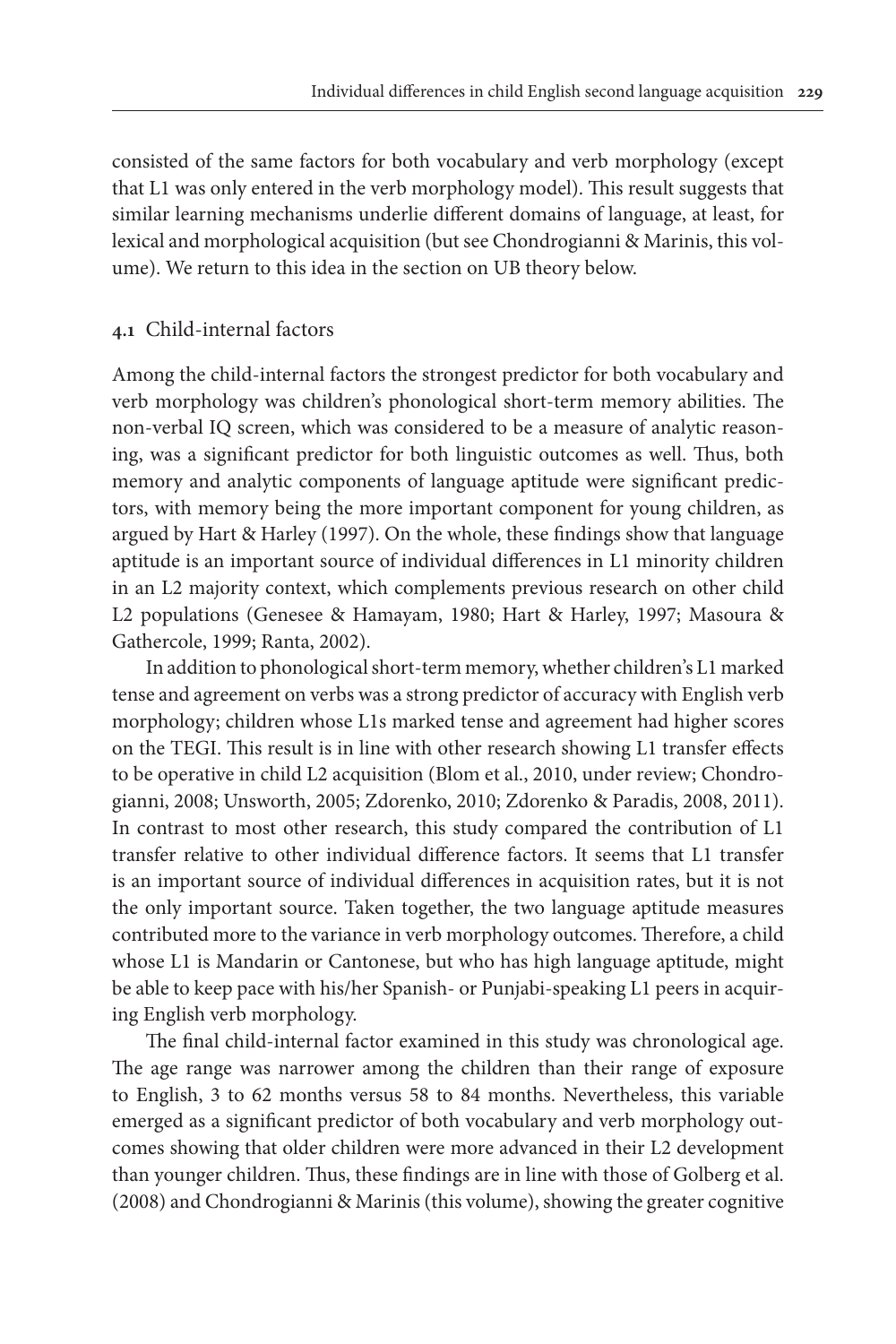and linguistic maturity that comes with age is an advantage for the speed of L2 oral language development, and that this holds for both the lexicon and morphosyntax. Understanding that older children might typically learn the L2 faster is relevant to the issue of when minority L1 children ought to be introduced to the majority L2. In this author's experience, many newcomer parents express a desire to introduce their children as soon as possible to the L2 in order to smooth the transition to full-time schooling when they are five years old, and enable them to achieve academic success earlier. This desire on the part of parents is often supported by educators and policy-makers. However, because early onset of full-time L2 learning could be associated with more precipitous decline or even loss of a minority L1 (Montrul, 2008; Wong Fillmore, 1991), it seems that the desire for early L2 exposure may come at the cost of maintaining the L1. Research has shown that maintenance of the L1 has many cognitive, psycho-social-cultural and educational benefits for minority children (Paradis et al., 2010). If children learn the L2 faster when they are older, it is possible that early exposure in the preschool years might not be highly important for ensuring academic success in elementary school. Additional research is needed to know for certain, but the results of this study indicate that it would be fruitful to explore this possibility further.

### **4.2** Child-external factors

Of the five external factors that were analysed (see Table 2), just two emerged as significant predictors for vocabulary and verb morphology scores in the best fitting models: length of exposure to English, and richness of the English environment. These results are consistent with other studies that found effects of variations in length or richness of L2 exposure on children's acquisition rates of the lexicon and morphosyntax (Bohman et al., 2010; Jia & Aaronson, 2003; Jia & Fuse, 2007; Oller & Eilers, 2002; Scheele et al., 2010). Note that length of exposure was considered to be a quantity-oriented variable, while richness of the English environment was considered to be a quality-oriented variable. Thus, it appears that both quantity and quality of the input are relevant to determining rate of child L2 acquisition. The contrast between language use at home and richness of the L2 environment in how they predicted the children's L2 abilities point to the importance, for both researchers and clinicians, of obtaining information on richness of the L2 environment, independent of language use at home, when assessing potential sources of individual differences between children (see also Scheele et al., 2010).

The overall lower impact of the external factors was the striking finding of this study, as mentioned above. In particular, two variables that have been found to be significant predictors of individual variation in bilingual/L2 children's outcomes in prior research, language use at home and mother's level of education,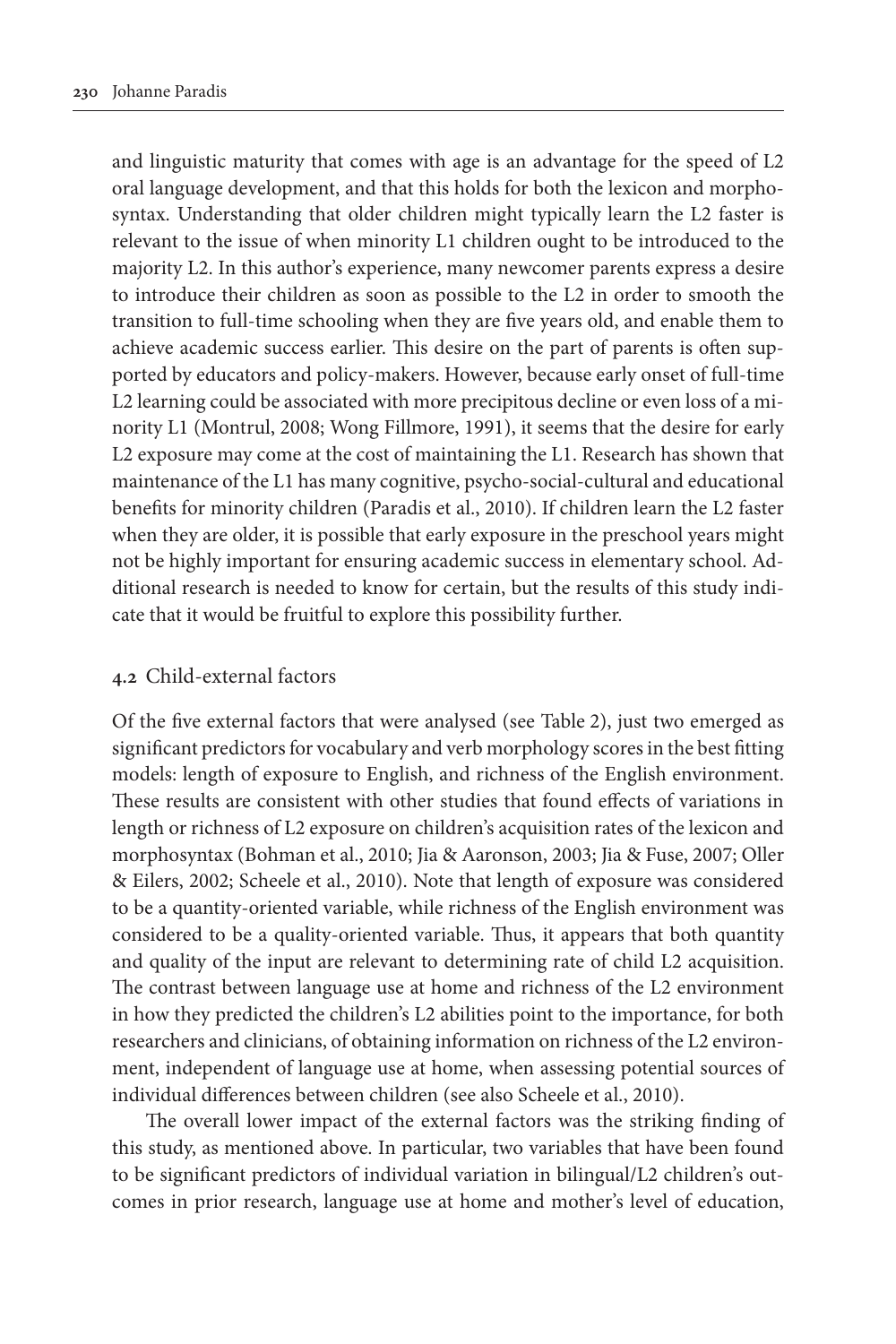had limited impact on English L2 children's acquisition rates in the present study. We now turn to a discussion of these two variables in particular.

The results of this study are consistent with those of Blom et al. (2010) and Golberg et al. (2008), who also examined English L2 children in Canada, but they are inconsistent with studies of Welsh-English, Spanish-English and French-English bilinguals (Gathercole & Môn Thomas, 2009; Oller & Eilers; Paradis, 2009; 2010, and Paradis et al., in press). The source of these conflicting findings is most likely the proficiency of the speakers of the languages, such that input from nonproficient speakers does little to enhance children's acquisition of the L2. For example, in the present study, mother's self-rated fluency was rather low on average, 2.31 on a 0–4 scale, and mother's fluency had a small significant correlation with richness of the English environment ( $r = .224$ ,  $p = .003$ ). Furthermore, the additional analyses showed that children's L2 output (child's use of English with others) correlated more strongly with vocabulary and morphology outcomes than children's L2 input (other's use of English with the child). Similarly, Bohman et al. (2010) found that variation in children's output made a more important contribution to their L2 development than variations in their input, for morphosyntax in particular. They hypothesized that output might have been more important for morphosyntax than semantic development because practice is possibly more relevant to developing accuracy and automaticity with morphosyntactic constructions. Since the largest correlation coefficient in Table 4 was between output and accuracy with verb morphology, Bohman et al.'s (2010) hypothesis could find support in these results.

Language use at home among family members as an independent factor in the language development of minority children from newcomer families is important to consider not only in the context of L2 acquisition but also in the context of L1 maintenance. Since much research has shown the benefits of L1 maintenance for minority children, numerous researchers have argued that parents should be encouraged to use their L1 with their children as much as possible (Wong Fillmore, 1991; Kohnert, Yim, Nett, Kan & Duran, 2005). However, in this author's experience, parents often admit that they use the L2 with their children at home in order to help their children acquire it faster so that they will do well at school; some teachers and healthcare practitioners also recommend that families switch to using the L2 at home. This situation is parallel to the one discussed above regarding age and the desire for early exposure to English. In this study, use of the L2 in the home had a low impact on L2 acquisition, and moreover, the child's use of English to others in the home was more closely associated with stronger L2 outcomes than use of English to the child. These results, together with evidence that early onset of L2 acquisition and L2 use at home could undermine maintenance of the L1 (Montrul, 2008; Wong Fillmore, 1991), suggest that use of the L2 at home, *by*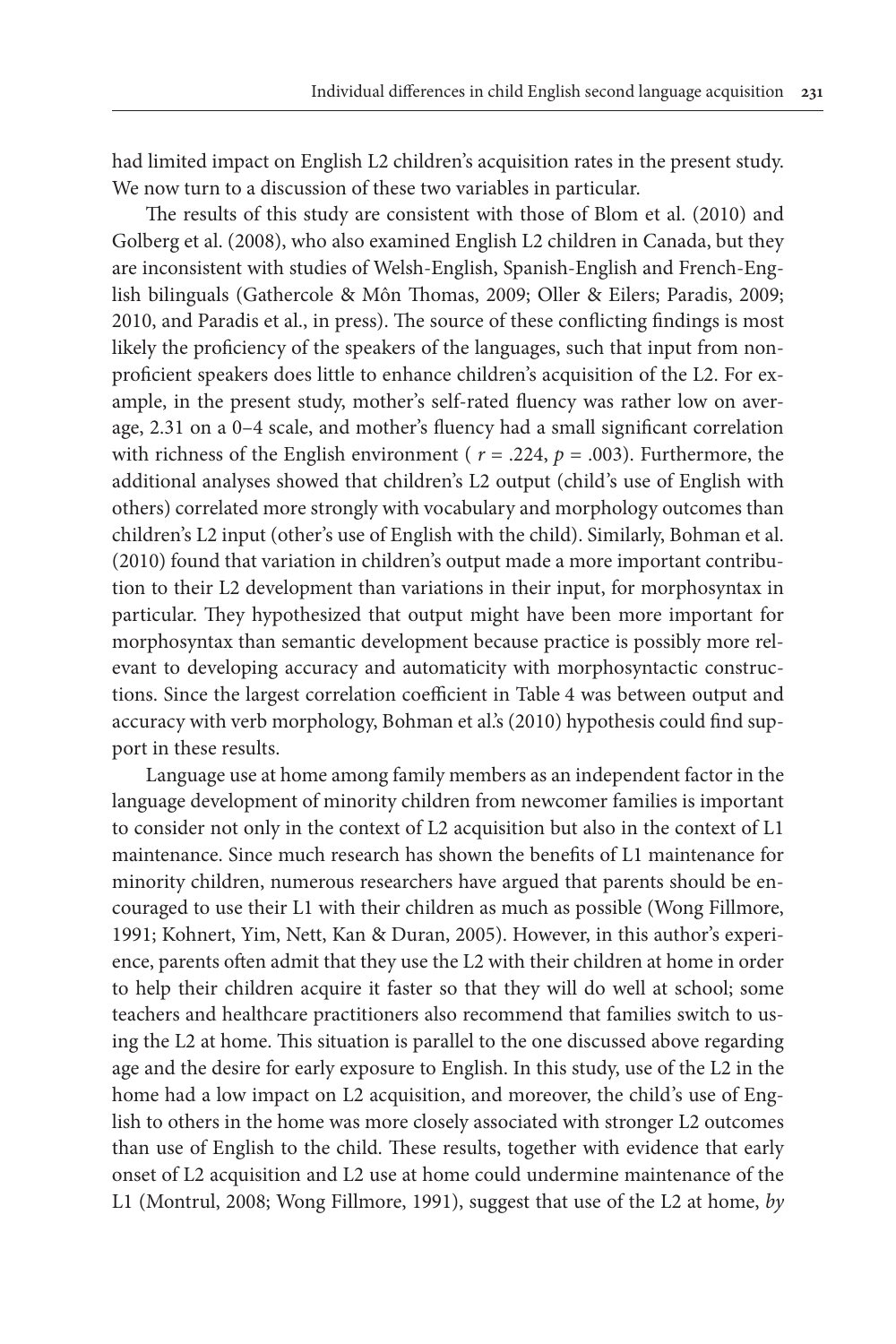*non-proficient speakers*, might not be particularly helpful for L2 development and could potentially increase the risk of L1 decline and loss. Therefore, the results of this study support the policy of encouraging newcomer families to use the minority L1 at home as much as possible.

Differences in maternal education levels, or family socio-economic status more generally, has been found to influence linguistic outcomes for L2/bilingual children (Armon-Lotem et al., this volume; Bohman et al., 2010; Golberg et al., 2008; Oller & Eilers, 2002; Paradis, 2009; Scheele et al., 2010). What could be the reason why maternal education played a more prominent role in other studies than in this study? One possible explanation could be design of the analyses. Some previous research used a between-group design for comparing differences based on mother's education (Golberg et al., 2008; Oller & Eilers, 2002; Paradis, 2009) and indeed, in the between-group analyses for this study, it was found that maternal education had some influence on children's outcomes, especially verb morphology. But, this impact was not substantial enough for maternal education to be a significant factor in the regression models. However, other studies using regression or related statistical techniques found maternal education/socio-economic status to be a significant predictor (Blom et al., 2010; Bohman et al., 2010; Scheele et al., 2010). Perhaps the role of maternal education is modulated by interactions with other factors. For example, Scheele et al's (2010) study revealed complex relationships between socio-economic status, home language activities in L1 and L2, and children's language outcomes (see also Armon-Lotem et al., this volume). Therefore, detailed exploration of maternal education in relation to home input factors in future research with these L2 children is warranted.

### **4.3** Usage-based theory of language acquisition

UB theory emphasizes the importance of input properties in language acquisition and assumes that similar mechanisms underlie the emergent lexicon and grammar. Overall, these findings support UB theory since factors measuring input properties like length of exposure and richness of the English environment were significant predictors of the children's L2 development, and furthermore, largely the same internal and external factors were the strongest predictors of both lexical and morphosyntactic development, indirectly supporting the assumption that the lexicon and verb morphology are intertwined in representation and development (Bybee, 2001, 2008; Ellis, 2002, 2008; Tomasello, 2003; but see Chondrogianni & Marinis, this volume). Richness of the English environment having an impact is probably more significant than length of exposure, because it is reasonable to assume that any theory of language acquisition would expect exposure time to the target language to make a difference.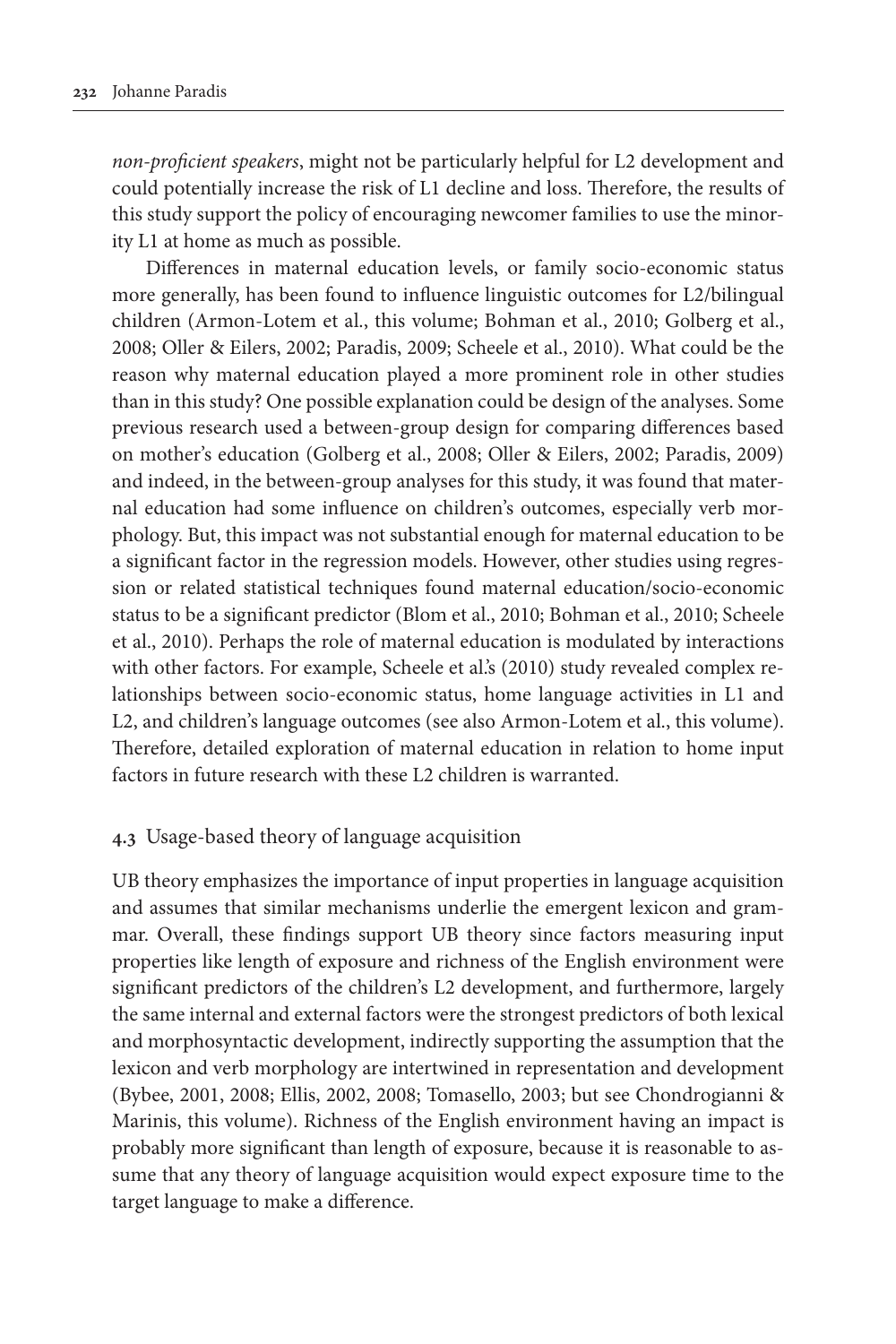Even though external factors had an impact on children's L2 development, the child-internal factors explained more of the variance in individual outcomes than the external factors in this study; is this pattern compatible with UB theoretical predictions? First, it is important to point out that token frequency in the input is just one element of the input properties that are predicted to impact acquisition rates (Lieven & Tomasello, 2008; Bybee 2001), and more fine-grained aspects of the input such as distributional collocation frequency and type frequency among verb paradigms was not explored. Blom et al. (2010, under review) and Zdorenko (2010) found that such fine-grained aspects of input properties influenced L2 children's acquisition of English verb morphology. Thus, additional external factors than the ones examined in this study are likely to be influencing these children's English L2 acquisition. Second, as mentioned in the introduction, emergentist theories, including UB theory, are united in the assumption that language acquisition is the product of numerous perceptual, cognitive, social and pragmatic factors that interact with input properties. However, O'Grady (2008) notes that the bulk of research from this perspective has been perhaps overly oriented toward input properties and statistical learning, at the expense of more thorough consideration of the role of additional cognitive mechanisms whose structure and operation may be less reducible to frequency factors. The results of this study suggest that, for child L2 acquisition, the balance between external factors, like input quality and quantity, and internal factors, like cognitive maturity, verbal working memory, analytic reasoning and the presence of an established linguistic system, might not be as weighted toward the external factors as might be assumed. In short, these results are generally compatible with UB theory, but at the same time, they indicate that domain-general learning mechanisms, and existing L1 knowledge, should not be underestimated as factors in acquisition. Future research with L2 learners in this framework ought to include more of these internal factors in order to arrive at a fully comprehensive view of the L2 acquisition process.

#### **Notes**

**1.** A few children in this group were exposed to English before three years of age, and thus, would technically be considered simultaneous bilinguals by other researchers (Paradis et al., 2010). We have included them in this study regardless because they share many other characteristics with the other children in the study, and do not share characteristics with many simultaneous bilinguals such as, Canadian-born parents and a one-parent-one language style of language use in the home. Furthermore, differentiating between simultaneous and very early sequential bilingualism was not a goal of this study.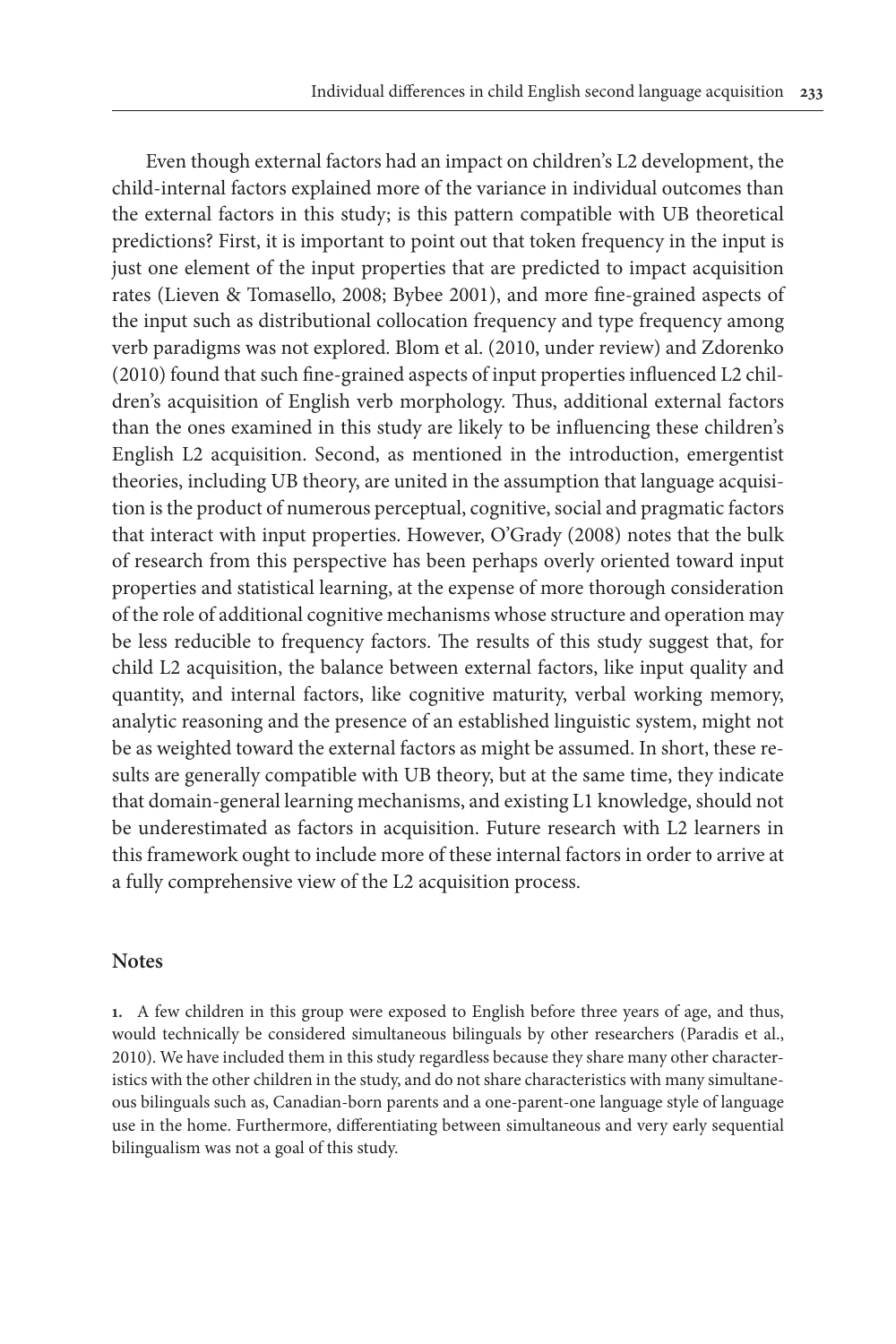**2.** This questionnaire was developed by the author and her graduate students, with input from the Multicultural Health-Brokers Cooperative in Edmonton (www.mchb.org), for the purposes of conducting research with newcomer families from a variety of cultural/linguistic backgrounds. The ALEQ is available at www.chesl.ualberta.ca .

**3.** Re-running the model with the child-output variable did not result in this variable being selected in the stepwise regression procedures.

**4.** Re-doing the models with maternal education as a dichotomous variable did not result in this factor emerging as significant.

### **References**

- Abbot-Smith, K., & Behrens, H. (2006). How known constructions influence the acquisition of other constructions: The German passive and future constructions. *Cognitive Science, 30*, 995–1026.
- Bateson, M. C. (1967). *Arabic language handbook*. Washington, D.C.: Center for Applied Linguistics:
- Bhatia, T.K. (1993). *Punjabi: A cognitive-descriptive grammar*. New York: Routledge.
- Blom, E., Paradis, J., & Sorenson Duncan, T. (under review). Effects of input properties, vocabulary size and L1 on the development of third person singular –s in child L2 English
- Blom, E., Paradis, J., & Sorenson Duncan, T. (2010). The acquisition of 3SG-s by L2
- children: domain-general or domain-specific learning? Poster presented at the *Child Language Seminar*, City University, London, UK.
- Bohman, T., Bedore, L., Peña, Mendez-Perez, A., & Gillam, R. (2010). What you hear and what you say: Language performance in Spanish-English bilinguals. *International Journal of Bilingual Education and Bilingualism*, *13*, 325–344.
- Burgemeister, B., Hollander Blum, L., & Lorge, I. (1972). *Columbia Mental Maturity Scale*. New York: Psychological Corporation.
- Bybee, J. (2001). *Phonology and language use*. Cambridge, UK: Cambridge University Press.
- Bybee, J. (2008). Usage-based grammar and second language acquisition. In P. Robinson & N. Ellis (Eds.), *Handbook of cognitive linguistics and second language acquisition* (pp. 216–236). New York: Routledge.
- Chondrogiani, V. (2008). Comparing child and adult L2 acquisition of the Greek DP: Effects of age and construction. In B. Haznedar & E. Gavruseva (Eds.), *Current trends in child second language acquisition: A generative perspective* (pp 97–142). Amsterdam: John Benjamins.
- Collier, V. (1987). Age and rate of acquisition of second language for academic purposes. *TESOL Quarterly, 21*, 617–641.
- Dörnyei, Z., & Skehan, P. (2003). Individual differences in second language learning. In C. Doughty & M. Long (Eds.), *The handbook of second language acquisition* (pp. 589–630). Oxford: Blackwell.
- Dunn, L., & Dunn, L. (1997). *Peabody Picture Vocabulary Test-3rd Edition*. Circle Pines, MN: American Guidance Service.
- Ellis, N. (2002). Frequency effects in language processing: A review for theories of implicit and explicit language acquisition, *Studies in Second Language Acquisition*, *24*, 143–188.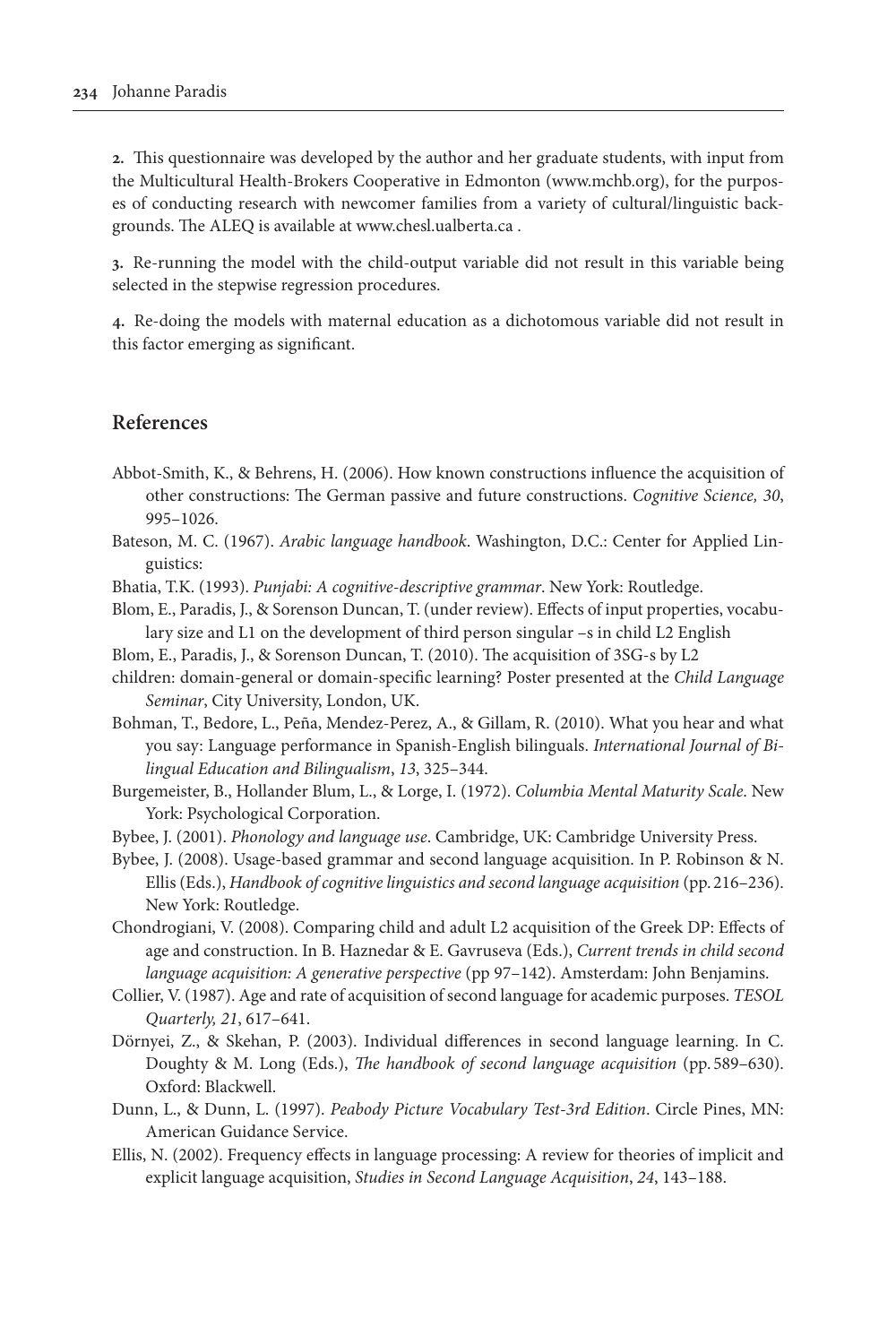- Ellis, N. (2008). Usage-based and form-focused language acquisition: The associate learning of constructions, learned attention, and limited L2 endstate. In P. Robinson & N. Ellis (Eds.), *Handbook of cognitive linguistics and second language acquisition (pp.* 372–405). New York: Routledge.
- Gathercole, S.E. (2006). Keynote article: Nonword repetition and word learning: The nature of the relationship. *Applied Psycholinguisitcs, 27*, 513–543.
- Gathercole, V. M. (2007). Miami and North Wales, so far and yet so near: A constructivist account of morphosyntactic Development in Bilingual Children. *The International Journal of Bilingual Education and Bilingualism, 10,* 224–247.
- Gathercole, V. M., & Môn Thomas, E. (2009). Bilingual first language development: Dominant language takeover, threatened minority language take-up. *Bilingualism: Language and Cognition*, *12*, 213–238.
- Genesee, F., & Hamayan, E. (1980). Individual differences in second language learning. *Applied Psycholinguistics, 1*, 95–110.
- Golberg, H., Paradis, J., & Crago, M. (2008). Lexical acquisition over time in minority L1 children learning English as a L2. *Applied Psycholinguistics*, *29*, 1–25.
- Harley, B., & Hart, D. (1997). Language aptitude and second language proficiency in classroom learners of different starting ages. *Studies in Second Language Acquisition*, *19*, 379–400.
- Hoff, E. (2003). Causes and consequences of SES-related differences in parent-to-child speech. In M. Bornstein & R. Bradley (Eds.), *Socioeconomic status, parenting, and child development* (pp. 147–160). Mahwah, NJ: Lawrence Erlbaum.
- Hoff, E. (2006). How social contexts support and shape language development. *Developmental Review*, *26*, 55–88.
- Hyltenstam, K., & Abrahamsson, N. (2003). Maturational constraints in SLA. In C. Doughty & M. Long (Eds.), *The handbook of second language acquisition* (pp. 540–558). Oxford: Blackwell.
- Jia, G., & Aaronson, D. (2003). A longitudinal study of Chinese children and adolescents learning English in the United States. *Applied Psycholinguistics*, *24*, 131–161.
- Jia, G., & Fuse, A. (2007). Acquisition of English grammatical morphology by native Mandarin speaking children and adolescents: Age-related differences. *Journal of Speech, Language, and Hearing Research, 50*, 1280–1299.
- Kachru, Y. (2006). *Hindi*. Amsterdam: John Benjamins.
- Kohnert, K., Yim, D.S., Nett, K., Kann, P.F., & Duran, L. (2005). Intervention with linguistically diverse preschool children: a focus on developing home language(s). *Language, Speech and Hearing Services in Schools*, *36*, 251–263.
- Lieven, E., & Tomasello, M. (2008). Children's first language acquisition from a usage-based perspective. In P. Robinson & N. Ellis (Eds), *Handbook of cognitive linguistics and second language acquisition* (pp. 168–196). New York: Routledge.
- Lin, H. (2001). *A grammar of Mandarin Chinese*. Muenchen: Lincom Europa.
- Mackenzie, I. (2001). *A linguistic introduction to Spanish*. Muenchen: Lincom Europa.
- MacWhinney, B. (2008). Usage-based and form-focused language acquisition: The associate learning of constructions, learned attention, and limited L2 endstate. In P. Robinson & N. Ellis (Eds.), *Handbook of cognitive linguistics and second language acquisition* (pp. 341–371). New York: Routledge.
- Masoura, E., & Gathercole, S. (1999). Phonological short-term memory and foreign language learning. *International Journal of Psychology, 34*, 383–388.
- Matthews, S., & Yip, V. (1994). *Cantonese: A comprehensive grammar*. New York: Routledge.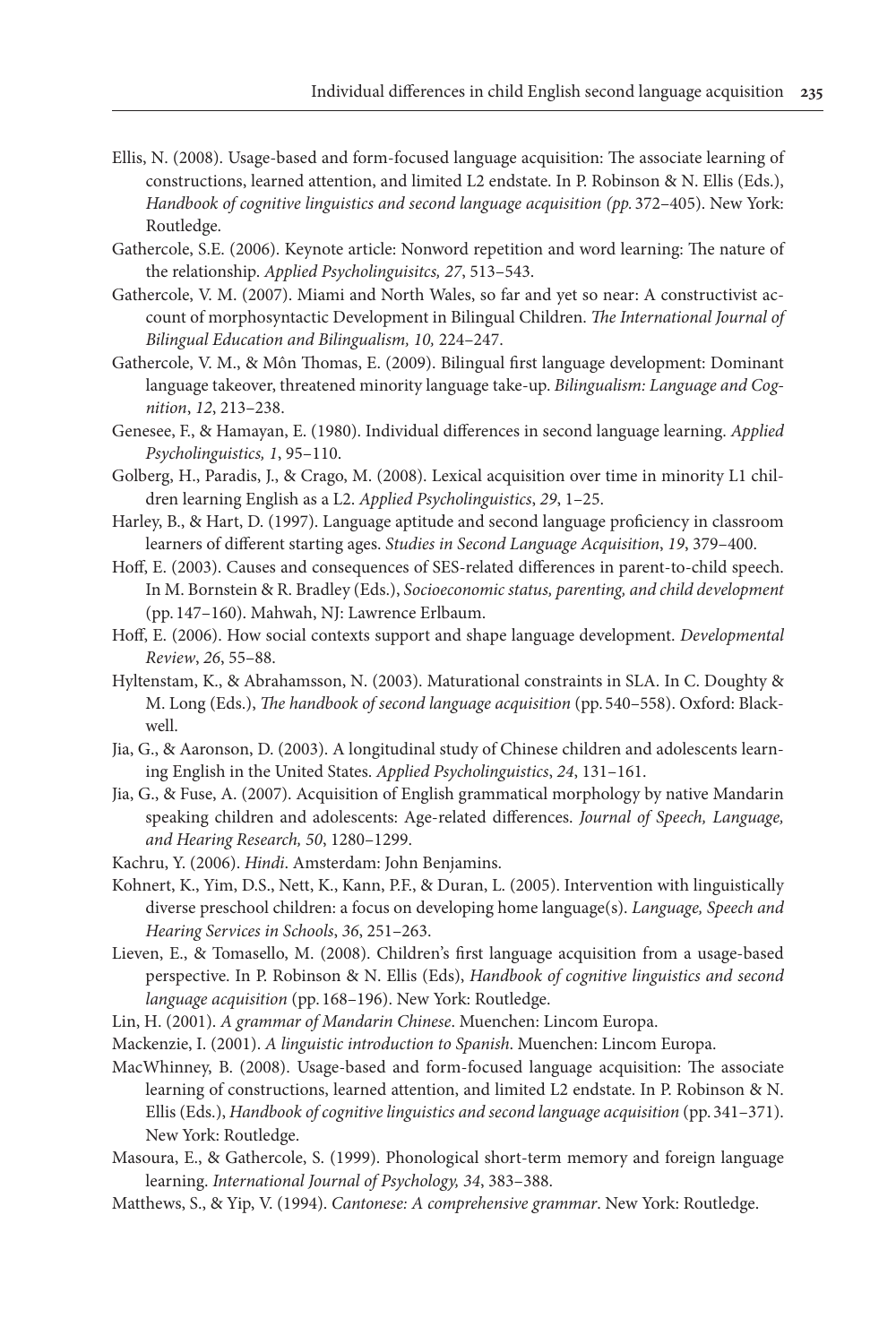- Meisel, J. (2009). Target article: Second language acquisition in early childhood. *Zeitschrift für Sprachwissenschaft*, *28*, 5–34.
- Montrul, S. (2008). *Incomplete acquisition in bilingualism: Re-examining the age factor* (Studies in Bilingualism 39). Amsterdam: John Benjamins.
- Odlin, T. (2008). Conceptual transfer and meaning extensions. In P. Robinson & N. Ellis (Eds.), *Handbook of cognitive linguistics and second language acquisition* (pp. 306–340). New York: Routledge.
- O'Grady, W. (2008). Keynote article: The emergentist program. *Lingua*, *118*, 447–464.
- Oller, D.K., & Eilers, R.E. (2002). *Language and literacy in bilingual children.* Clevedon, UK: Multilingual Matters.
- Paradis, J. (2005). Grammatical morphology in children learning English as a second language: Implications of similarities with Specific Language Impairment. *Language, Speech and Hearing Services in the Schools, 36*, 172–187.
- Paradis, J. (2009). *Oral language development in French and English and the role of home input factors*. Report for the *Conseil scolaire centre-nord*,[north-central school board] Edmonton, Alberta. Retrieved from <http://www.ualberta.ca/~jparadis>
- Paradis, J. (2010). Bilingual children's acquisition of English verb morphology: Effects of language dominance, structure difficulty, and task type. *Language Learning, 60*, 651–680.
- Paradis, J., Genesee, F., & Crago, M. (2010). *Dual language development and disorders: A handbook on bilingualism and second language learning* (2nd Edition). Baltimore, MD: Brookes Publishing.
- Paradis, J., Nicoladis, E., Crago, M., & Genesee, F. (in press). Bilingual children's acquisition of the past tense: A Usage-Based approach. *Journal of Child Language*
- Paradis, J., Rice, M., Crago, M., Marquis, J. (2008). The acquisition of tense in English: Distinguishing child L2 from L1 and SLI. *Applied Psycholinguistics*, *29*, 1–34.
- Ranta, L. (2002). The role of learners' language analytic ability in the communicative classroom. In P. Robinson (Ed.), *Individual differences and instructed language learning* (pp. 159–181). Amsterdam: John Benjamins.
- Rice, M.L., & Wexler, K. (2001). *Test of Early Grammatical Impairment*. New York: The Psychological Corporation.
- Roessingh, H., Kover, P., & Watt, D. (2005). Developing cognitive academic language proficiency: the journey. *TESL Canada Journal*, *23*, 1–27.
- Sawyer, M., & Ranta, L. (2002). Aptitude, individual differences, and instructional design. In P. Robinson (Ed.), *Cognition and second language instruction* (pp*.* 319–353). Cambridge, UK: Cambridge University Press.
- Scheele, A., Leseman, P., & Mayo, A. (2010). The home language environment of monolingual and bilingual children and their language proficiency. *Applied Psycholinguistics*, *31*, 117– 140.
- Schmidt, R. L. (1999). *Urdu: An essential grammar*. New York: Routledge.
- Sorenson Duncan, T. (2010). *Emerging L2 consonant systems and performance on nonword repetition tasks*. Unpublished Master's thesis, University of Alberta.
- Thorn, A., & Gathercole, S. (1999). Language-specific knowledge and short-term memory in bilingual and non-bilingual children. *The Quarterly Journal of Experimental Psychology Section A, 52,* 303–324.
- Tomasello, M. (2003). *Constructing a language: A usage-based theory of language acquisition*. Cambridge, MA: Harvard University Press.